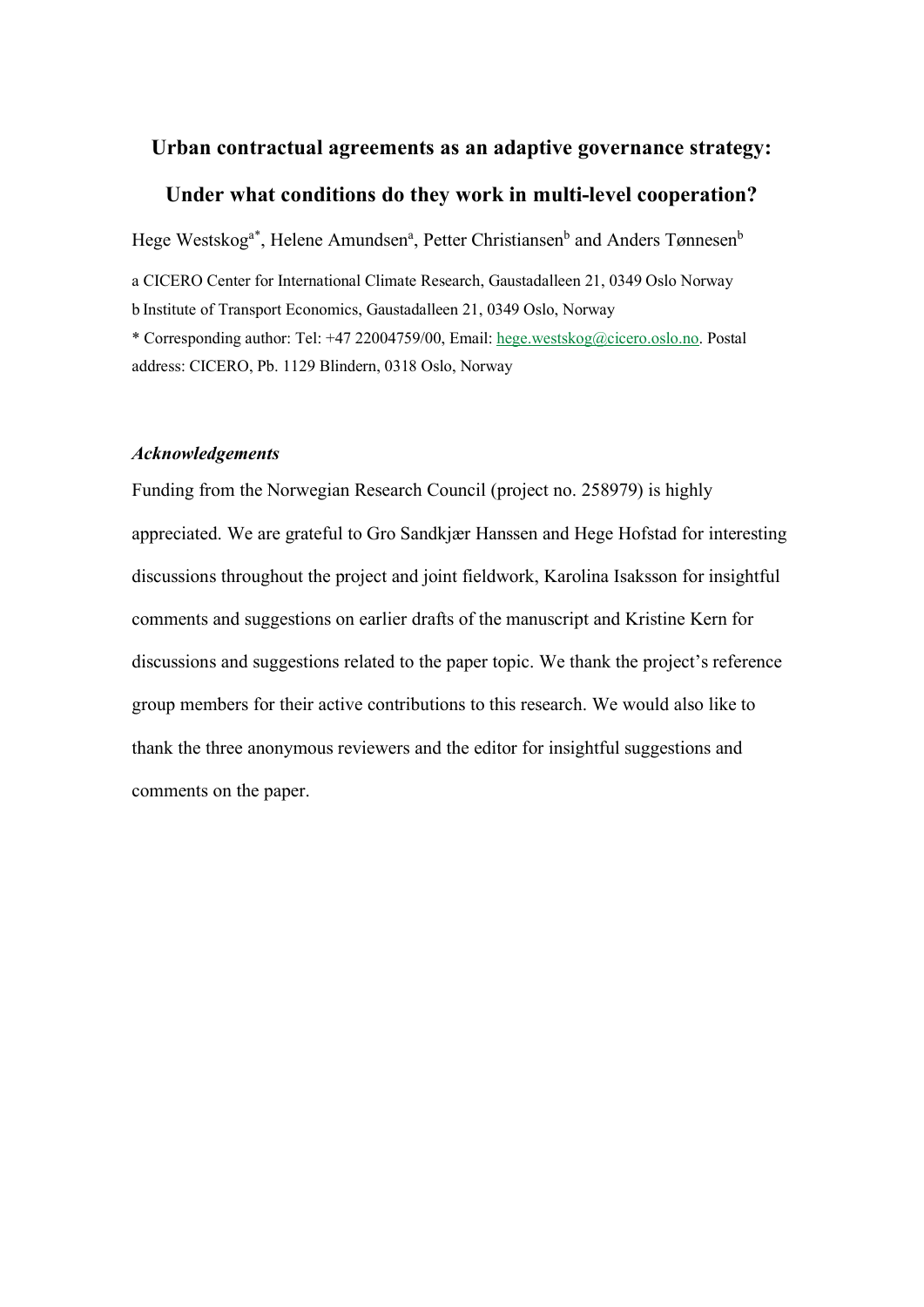# **Urban contractual agreements as an adaptive governance strategy: Under what conditions do they work in multi-level cooperation? Abstract**

The Norwegian urban growth agreement (UGA) is a governance platform combining transport-infrastructure development with land-use and transport policy. It is a policy package of measures involving network cooperation between national, regional and local government levels established to coordinate transport and land-use development. Shared responsibility for goal achievement, autonomy and learning and adaptation as new knowledge and experience arise are clear prerequisites for the UGAs. This makes it relevant to investigate the conditions for the UGAs to work as an adaptive governance strategy because their central features are in line with the attributes of adaptive governance. Further, adaptive governance is an approach to handle complex problems like transport development issues. The study shows that UGAs have several strengths in terms of autonomy and learning. However, the multi-level cooperation in the UGAs is framed by complex underlying structures of roles and powers, which challenge the working and legitimacy of the governance structures. Multi-level adaptive governance processes like the UGAs require attention to issues of power and legitimacy. Securing transparency and democratic anchorage is paramount in bringing such processes in line with the intended benefits of adaptive governance.

Keywords: transport-reward schemes, adaptive governance, multi-level governance, urban growth agreement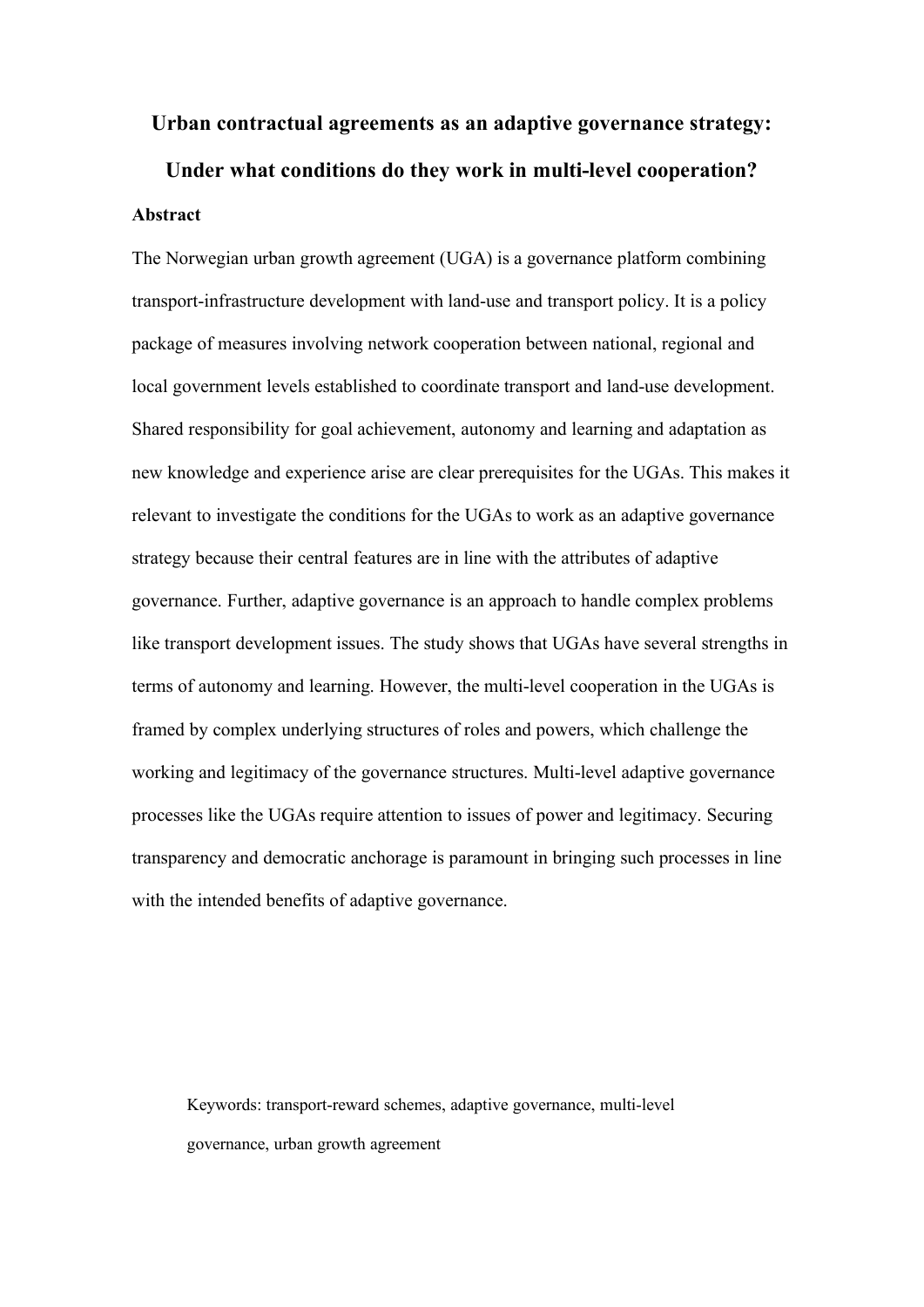## **Introduction**

In 2014, the Norwegian government launched urban contractual agreements known as urban growth agreements (UGAs). These can be regarded as a continuation of former toll-road transport packages and so-called city packages for transport-infrastructure development<sup>[1](#page-2-0)</sup>. While the former structures were mainly concerned with infrastructure development, the UGAs are broader, targeting national climate goals and the integration of land-use planning and transport policy in the largest urban regions.

Responsibilities within land use and transport are often dispersed across political levels and sectors. Thus, structural fragmentation and sectoral compartmentalisation have been long-standing challenges of transport and land-use policies. To promote improved coordination and cooperation, the UGA structure includes a transport-reward scheme with similarities to the UK transport performance schemes (Marsden et al., 2009), UK City Deals (O'Brien & Pike, 2019; Waite & Morgan, 2018) and Swedish Urban Environmental Agreements (Håkansson, 2019). A governance platform for interaction between municipal, regional and state actors is also provided in the UGA structure. The platform is established for promoting the implementation of policies required to amend a shared problem. The overarching goal for the UGAs is the so-called zero-growth goal (ZGG), under which 'the growth in passenger traffic in urban areas shall be covered by public transport, walking and cycling' (Ministry of Transport, 2017, p. 23). With this goal, the different levels of government seek to reduce negative externalities of urban car usage, such as noise, congestion, greenhouse-gas emissions and accidents.

<span id="page-2-0"></span><sup>1</sup> To facilitate reading, all three agreements described in this paper are labelled *UGAs*.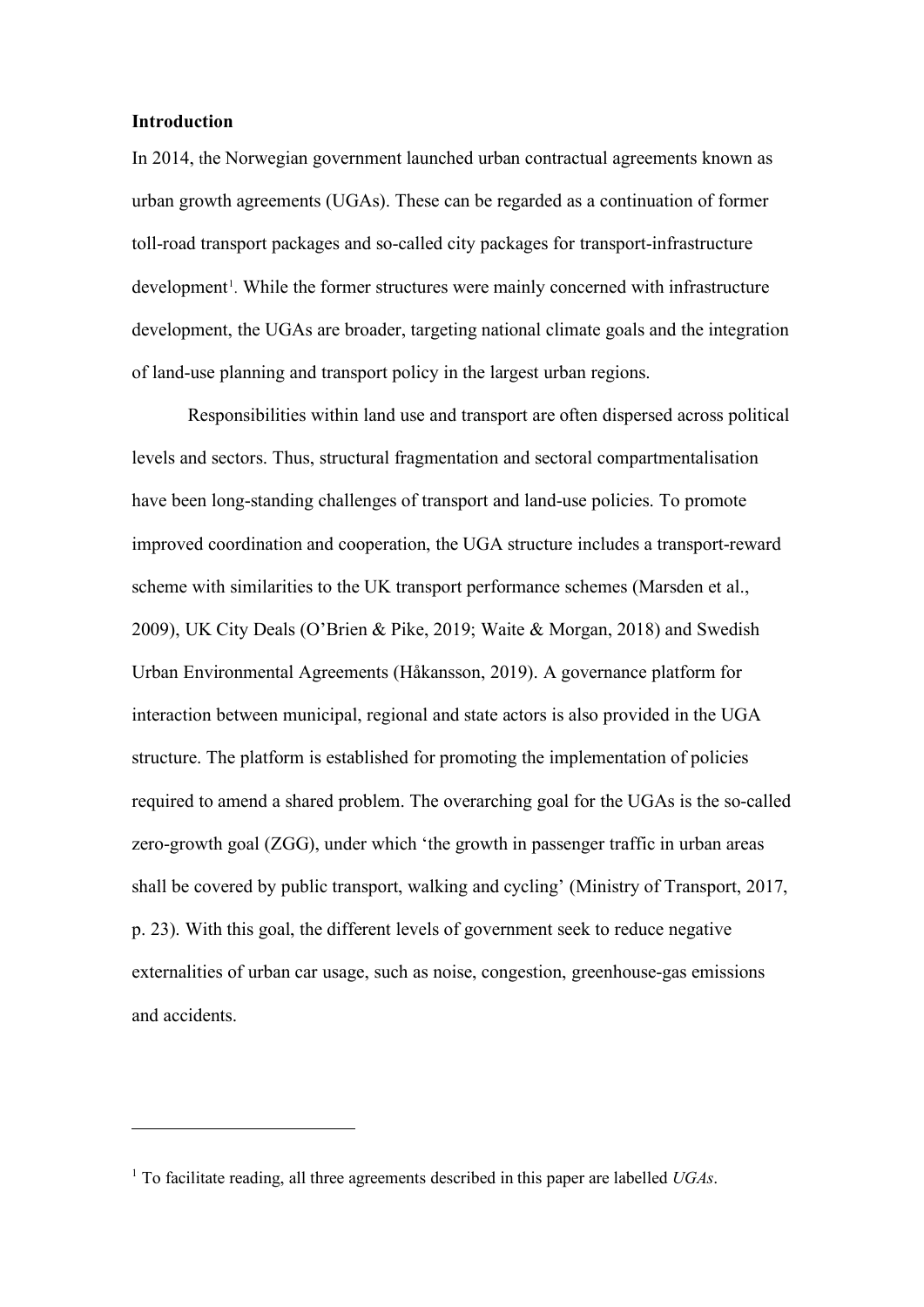Equality and a shared responsibility to fulfil common goals were clear prerequisites when the UGAs were launched (Ministry of Transport, 2013, p. 145). The Ministry of Transport also emphasised the need for applying a flexible approach in relation to the specific contexts in each region (Ministry of Transport, 2013, p.145). These perspectives—equality, shared responsibility and flexibility—make it relevant to study UGAs in light of adaptive governance. The adaptive governance literature is also highly relevant when considering how the UGAs address multi-causal, intractable and challenging policy issues involving multiple actors that need to work across sectoral boundaries (Dietz et al., 2003; Duit & Galaz, 2008). We specifically study whether the conditions for successfully operating the UGA as an adaptive governance strategy are met. Thus, we ask the following research question: *What are the central conditions for the UGAs to work as an adaptive governance strategy?* Our empirical point of departure is the established UGAs in three urban regions in Norway, including the proceeding negotiation processes. Inspired by Ansell and Torfing (2016, p. 4 ), we define adaptive governance as 'the interactive process through which societies are steered towards collectively negotiated objectives, allowing for learning and adjustments of objectives, policies and measures as new knowledge arises'.

The current paper fills gaps in the research literature in several respects. First, the Norwegian UGA arrangement represents a new approach to multi-level governance processes, including internationally. This study offers insights into how such processes function and the challenges they create. Second, with some exceptions (e.g. for spatial planning; Eshuis & Gerrits, 2019), adaptive governance has mainly been used and discussed in relation to natural resources, environmental management and climate change adaptation (Folke et al., 2005; Plummer & Baird, 2013). Hence, the current paper expands studies of adaptive governance to transport policy and brings a new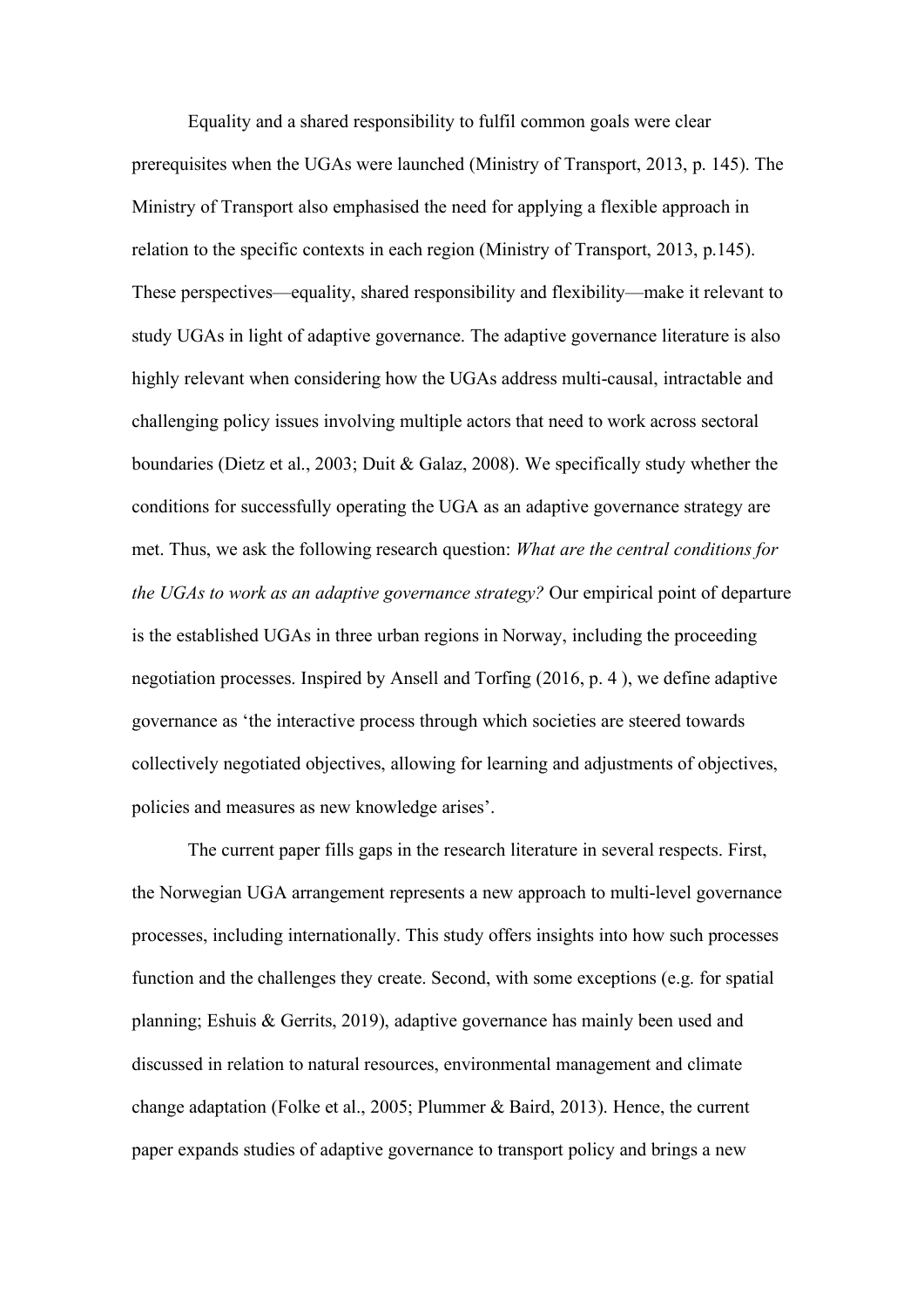understanding to the scope of flexibility and dialogue to solve complex problems. Third, it responds to a gap in the adaptive governance literature by addressing the underlying power relations of stakeholder involvement and transparency in governance structures (Cleaver & Whaley, 2018). Hence, this study adds to the current literature by addressing the different roles and powers of the multi-level governance partners (cf. Torfing et al., 2009) and how this influences the UGAs working as an adaptive governance strategy.

#### **Framework for analysis**

Technocratic and top-down management approaches are criticised for failing to provide suitable decision-making schemes to address complex decision problems when there is a high level of uncertainty about how to solve them (Chaffin et al., 2014; Cumming et al., 2006). Rather, decision-making flexibility and extensive collaboration between actors at all government levels are called for (Armitage et al., 2007; McConnell, 2018). Adaptive governance is one approach that incorporates these elements (Dietz et al., [2](#page-4-0)003; Folke et al.,  $2005)^2$ .

Adaptive governance approaches address governance regimes' failure to promote ecological sustainability and build capacity to tackle uncertainty in decision problems (Chaffin et al., 2014; Dietz et al., 2003; Sharma-Wallace et al., 2018). Often, linear and top-down governance systems based on a steady-state view cannot adjust to environmental and social dynamics, whereas such adjustments are key for complex systems (Eshuis & Gerrits, 2019; Folke et al., 2005). Adaptive governance contributes

<span id="page-4-0"></span><sup>2</sup> The *adaptive governance* concept is often used interchangeably with *adaptive co-management* in the literature (Plummer & Baird, 2013). We use *adaptive governance* to highlight the UGAs' governance aspects.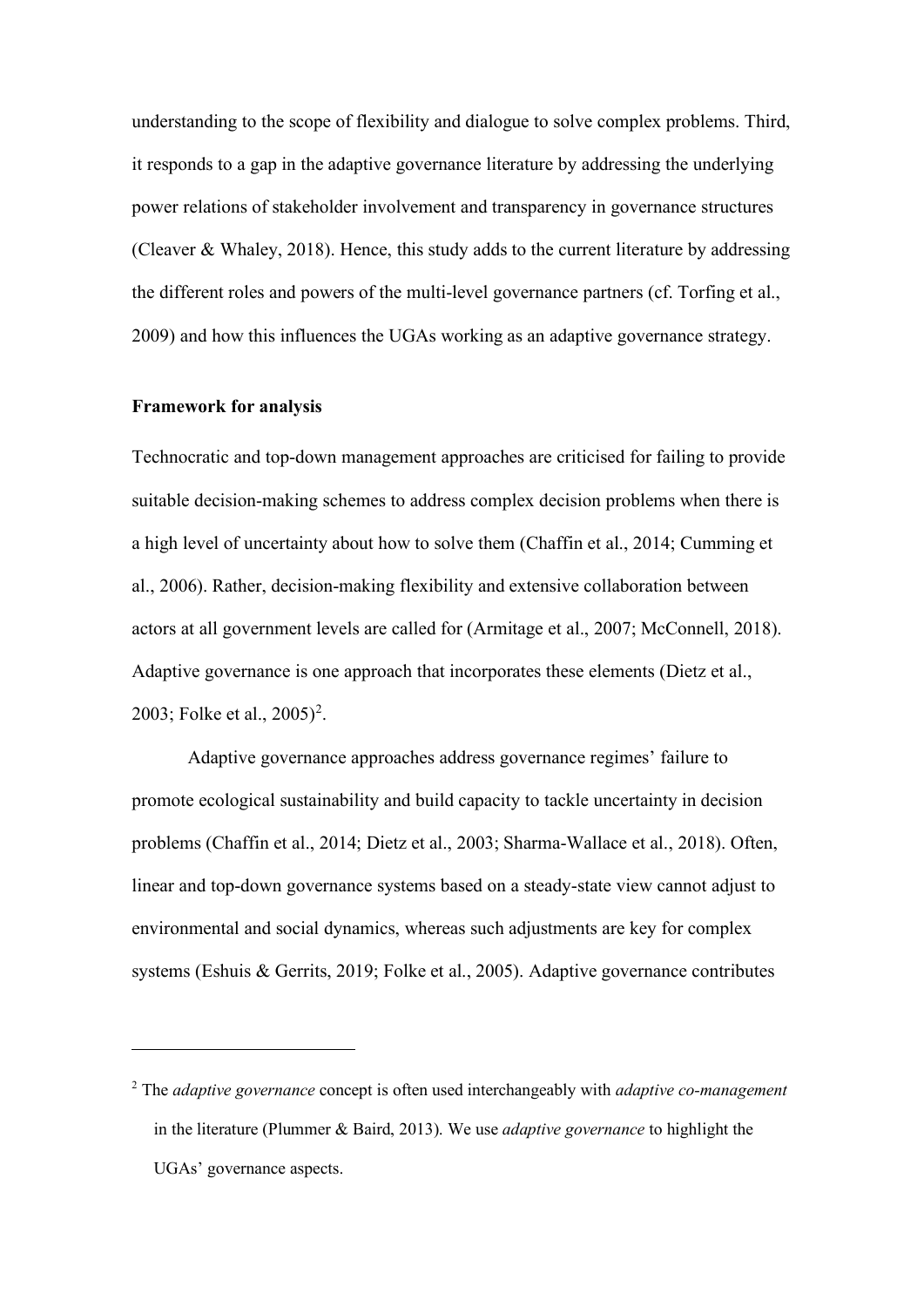to the literature by pinpointing the need for more holistic governance regimes linking social systems with conditions for ecological sustainability (Chaffin et al., 2014; Folke et al., 2005). Although the literature addresses different aspects and criteria for adaptive governance, there is a general agreement that it involves dialogue-oriented decision making, incorporating different types of knowledge and design that facilitate learning and experimentation (Berkes, 2008; Dietz et al., 2003; Folke et al., 2002; McConney et al., 2007; Olsson et al., 2004). Further, self-organising social networks that draw on various knowledge types for a common understanding of the decision problem have been defined as part of an adaptive governance framework (e.g. Folke et al., 2005). However, adaptive governance may also be enacted in more formal frameworks, allowing for flexibility to the local context and over time (Chaffin et al., 2014; Sharma-Wallace et al., 2018; Westskog et al., 2017).

Adaptive governance shares many similarities with theories of collaborative governance, highlighting the importance of a shared understanding, capacity for joint action and principled engagement to carry out a public purpose that could not otherwise be accomplished (Emerson et al., 2012). Particularly, adaptive governance considers aspects of learning and adaptation in governance, allowing for adjustments and reframing of objectives and decision-making processes as new knowledge arises, as well as adaptation to specific conditions and context (Plummer  $\&$  Fennell, 2009); this is of specific interest to the UGAs being negotiated in several rounds.

Critiques of adaptive governance theory have characterised it as 'inherently optimistic' (Cleaver & Whaley, 2018). One key criticism has been that it lacks the inclusion of wider cultural and social landscapes. Governance systems 'can only work and endure if they are seen as legitimate and meaningful' (Cleaver & Whaley, 2018, p. 5). This is also linked to the possible loss of democratic accountability with adaptive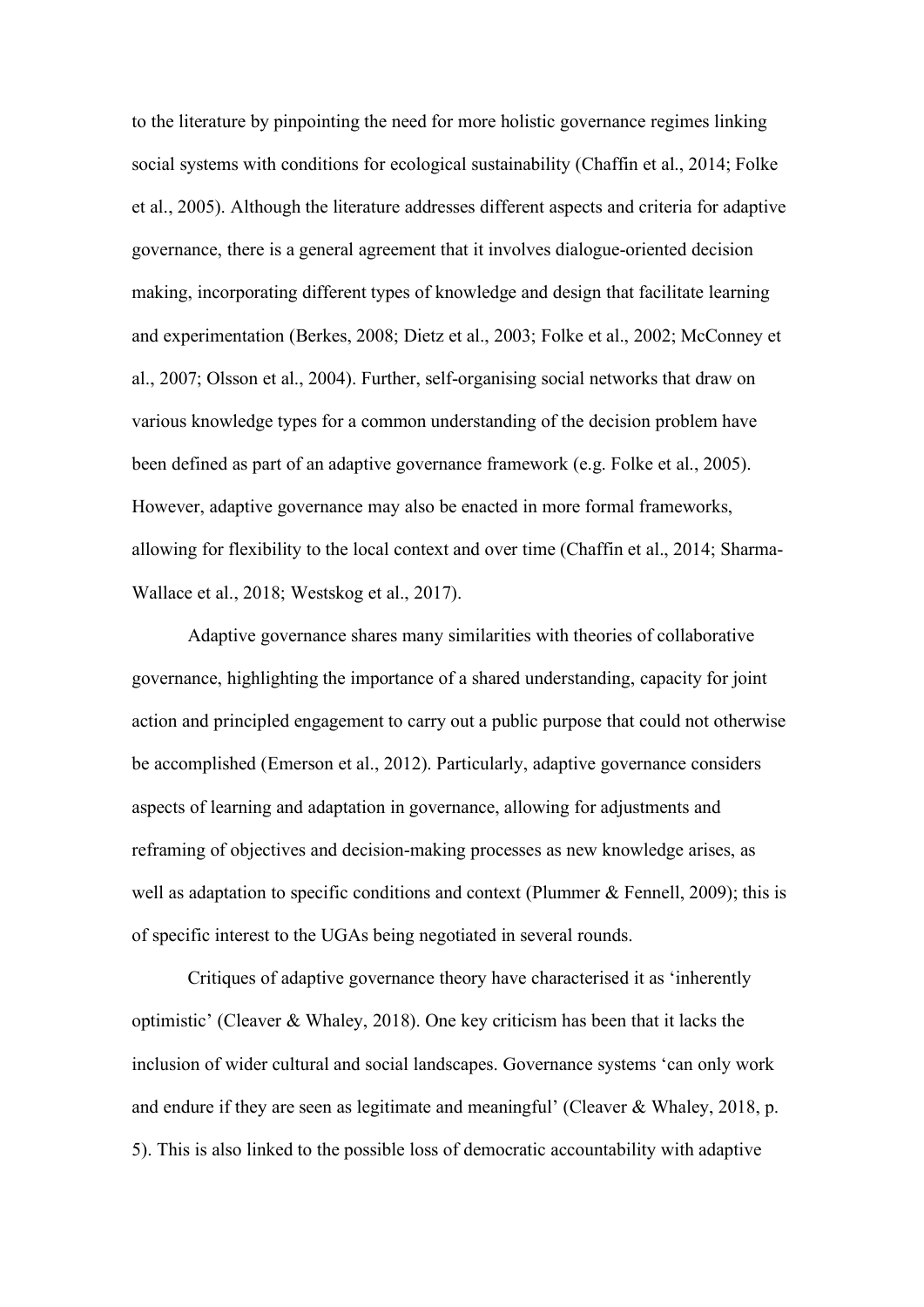governance systems due to less clear divisions of responsibility (Huitema et al., 2009; Sørensen & Torfing, 2004). The UGAs are settled by multi-level cooperation, making network-governance perspectives specifically relevant for consideration of *democratic anchoring* (e.g. Sørensen & Torfing, 2005). If networks are to be understood as legitimate, their democratic credentials must be considered (Aarsæther et al., 2011), including stakeholder and political involvement and transparency.

Another criticism of adaptive governance is its insufficient attention to power relations. Moving from a top-down-oriented governance structure with hierarchical power relations to an adaptive governance approach can prove challenging. Former power relations may be preserved (Wilson, 2018).

Inspired by Plummer & Fennel (2009) we adopt the following three attributes of adaptive governance to analyse the central conditions for UGAs to work as adaptive governance strategy:

- *Shared responsibility* for goal achievement. Different actors have different perspectives and knowledge on which policies are implementable; including these insights in decision-making processes may facilitate the implementation of measures and policies (Folke et al., 2005).
- *Autonomy* to adapt policies and measures to the local context. Such adaptation is paramount for addressing complex problems (Sharma-Wallace et al., 2018; Tørnblad et a., 2014).
- *Learning and adaptation*, representing the capacity to change with new knowledge and experiences. Many authors highlight flexibility to change and experimentation as key to solving complex problems (Dietz et al., 2003; Folke et al., 2002; Lebel et al., 2006).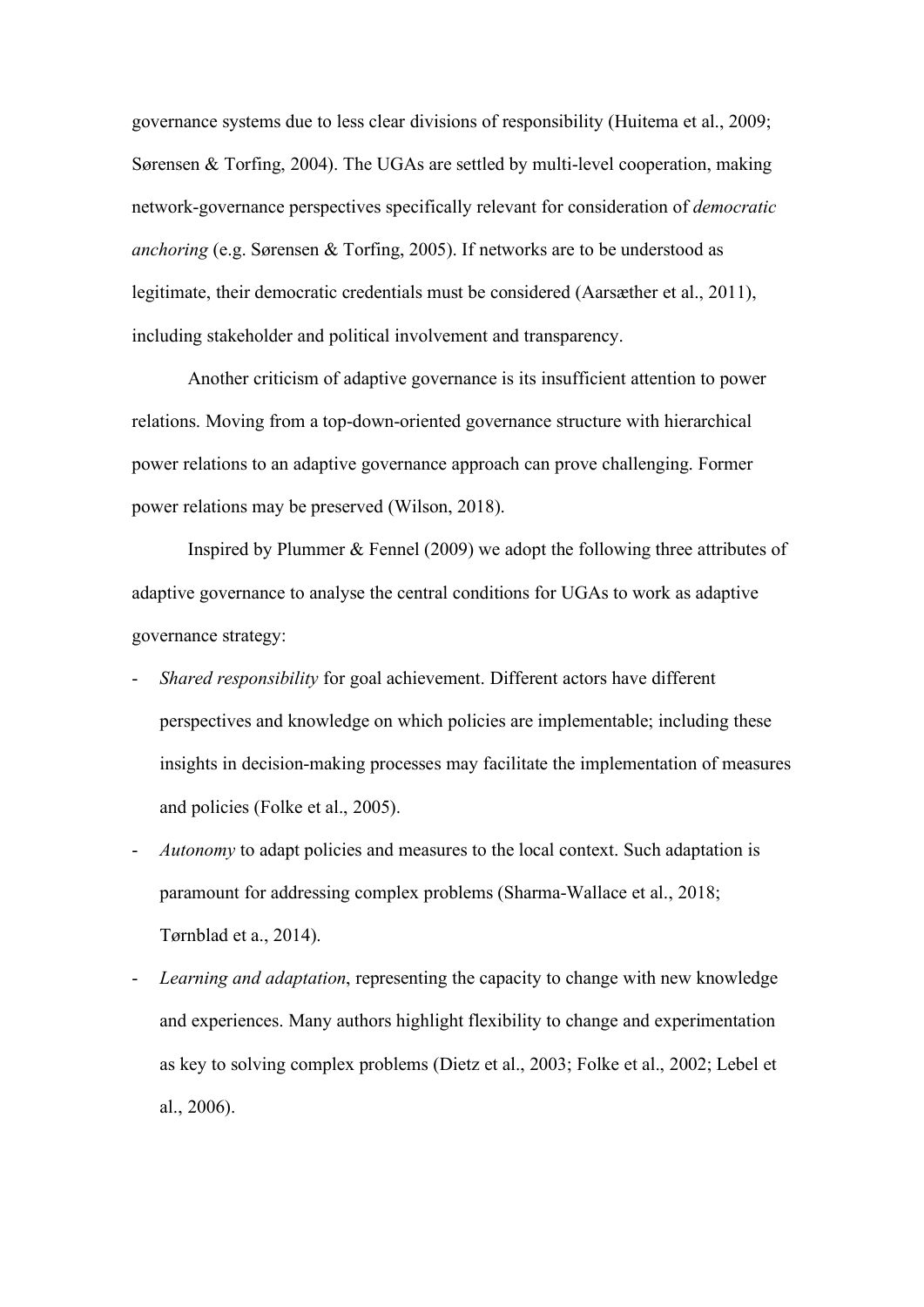The three atributes have been chosen due to their perceived relevance for the Norwegian UGAs and because they relate to central literature within the field (e.g Armitage et al. 2007; Plummer & Baird, 2013). While Plummer & Fennel (2009) also have *Pluralism and communication* as a fourth category, we did not include this in order to narrow the scope of the analysis.

#### **Methods**

We selected three Norwegian UGA cases from four urban regions that had signed or were in the process of negotiating a UGA. Oslo and Akershus, Trondheim and Nord-Jæren were chosen; the fourth urban region, Bergen, was excluded due to resource limitations.

The methods employed included document analyses and qualitative interviews. The documents comprised meeting minutes, policy documents, signed UGAs and relevant local, regional and state-level documents. Because the negotiation meetings were closed, our understanding of the negotiation process is based on information from interviews and public documents.

We used purposive sampling for the semi-structured interviews (Lynch, 2013), with emphasis on interviewing the same type of informants in all case regions. However, the type and number of informants varied slightly due to variations in the governance structures and context. We recruited people from the municipal, council and state levels who were directly involved in the negotiations; these included the mayors, personnel responsible for transport and planning at the local and regional levels and key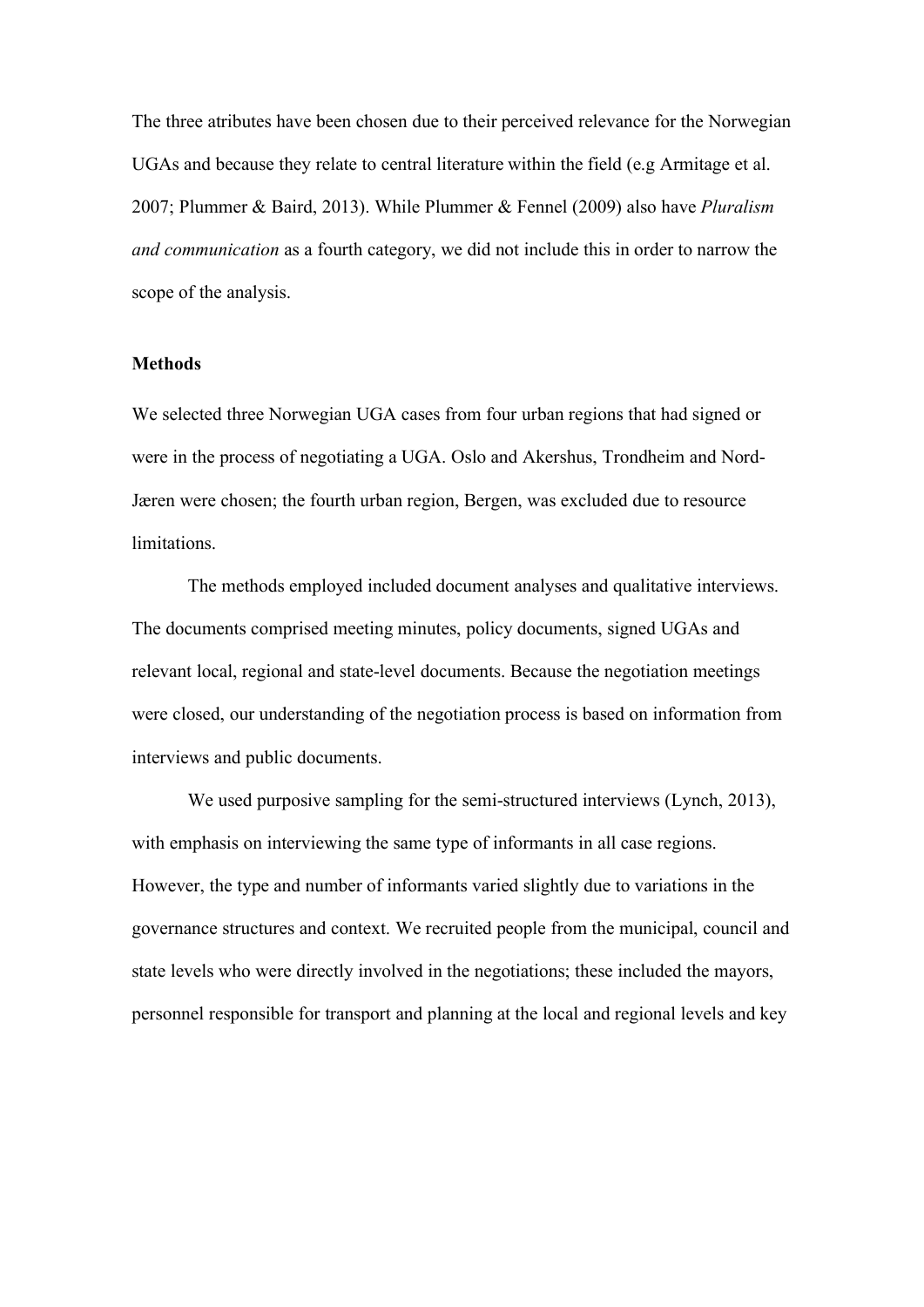informants at the state level<sup>[3](#page-8-0)</sup>. We recruited relevant actors not directly involved in the negotiations, including political opponents, public-transport entities, chambers of commerce, county governors, neighbouring municipalities and representatives from the Ministry of Local Government and Modernisation and Ministry of Transport.

Our first data collection was carried out just after and during the first round of negotiations, with initial interviews taking place in spring 2017. In spring 2019, we undertook follow-up interviews of a smaller number of interviewees who had first-hand renegotiation experience. This gave us an opportunity to solicit experiences related to both rounds. In total, 37 interviews were conducted in 2017 and 9 in 2019 in all three city regions and at the state level.

We developed a common semi-structured interview guide for the three urban regions, which was modified for interviews with state actors. The interviews were recorded and transcribed. We used NVivo, a software programme suited for analyses of extensive text material, to code and analyse the data via a set of categories defined by the main topics of the interview guide.

### **Context and background**

## *Institutional setting*

The ZGG has been the overarching national goal for transport policy in Norway for nearly a decade, introduced through a parliamentary climate agreement. It addresses the management of urban mobility, including issues of traffic noise, safety, congestion and urban road space use for private cars (Ministry of Transport, 2017). As the Norwegian

<span id="page-8-0"></span><sup>&</sup>lt;sup>3</sup> To preserve the anonymity of the state informants, given their limited number, no further descriptions are given.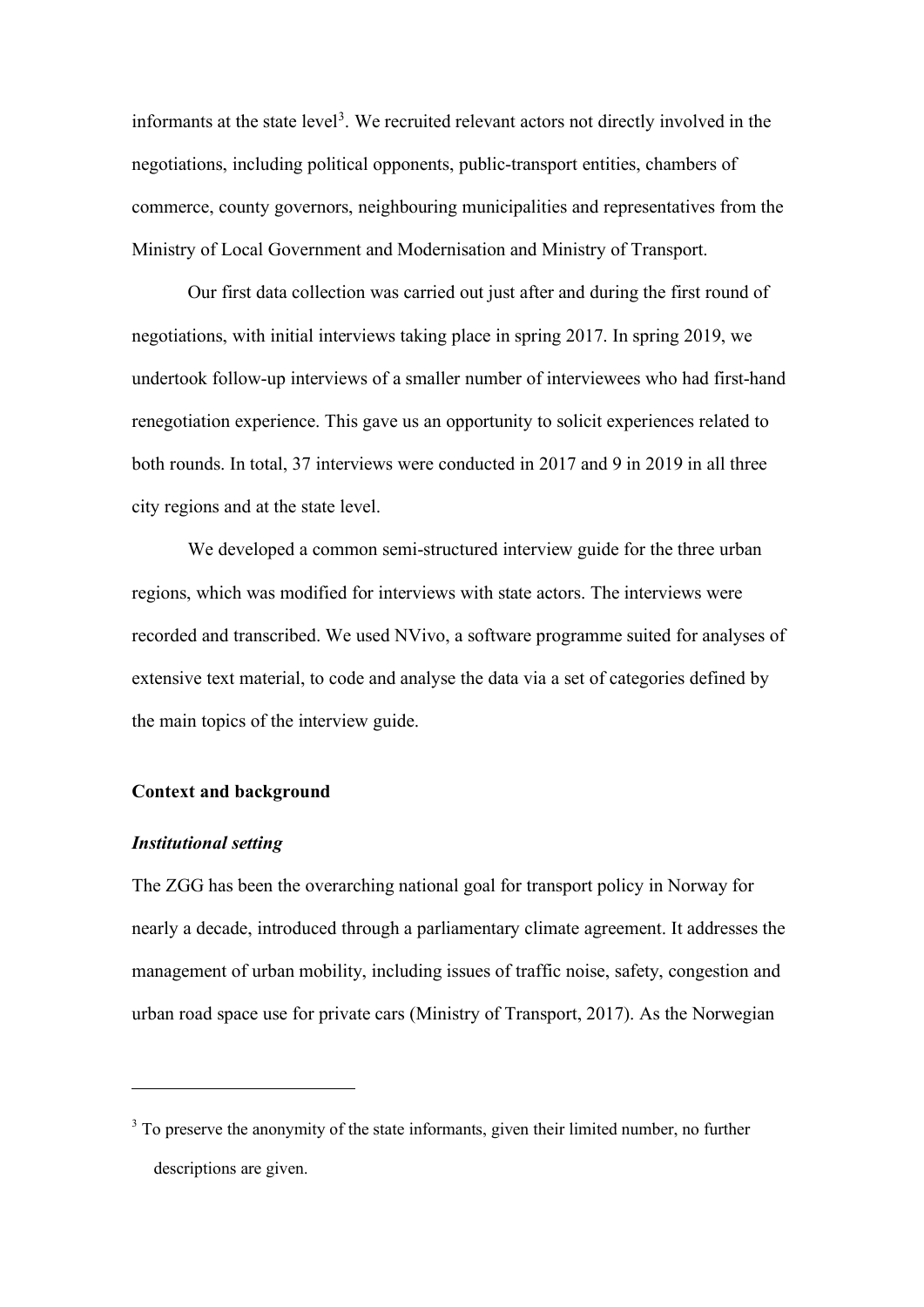authorities consider the UGAs a central tool for reaching the ZGG, they can also be seen as arrangements that transfer the ZGG to local-level action (Tønnesen et al., 2019).

Combined effort from local, regional and state authorities is essential for reaching the ZGG because they all have key responsibilities for influencing travel behaviour. Three actor positions are relevant here: First, land-use decisions are formally delegated to the local level. Although both the regional and state levels may object to local land-use initiatives, and the latter can formally deny them, such involvement is politically sensitive in Norway due to the understanding that local governments are positioned to develop policies tailored to the local context. Second, in Norway, largescale transport infrastructure is typically co-financed by state grants and toll roads. Developments in existing or new toll-road schemes are initiated by the local and regional levels and formally approved by parliamentary decisions. Third, the levels of government have overlapping responsibilities regarding different road and publictransport types. In sum, the government tiers are mutually dependent in terms of developing effective transport and climate policies (Aall et al., 2007).

#### *Urban growth agreements*

A former variant of the UGAs was introduced in 2013, and the first agreement was signed for Trondheim in 2016. The Ministry of Transport had the overall responsibility in the initial negotiations, resulting in a reduced focus on land use. With the renegotiations from 2018, the land-use dimensions were actively included. Consequently, the Ministry of Local Government and Modernisation, which is nationally responsible for land-use policy, was included to co-lead the UGAs with the Ministry of Transport. In practice, the former has delegated the state representation to the county governor in the UGAs, while the latter has delegated it to the Norwegian Public Roads Administration. Other UGA participants are the national rail authorities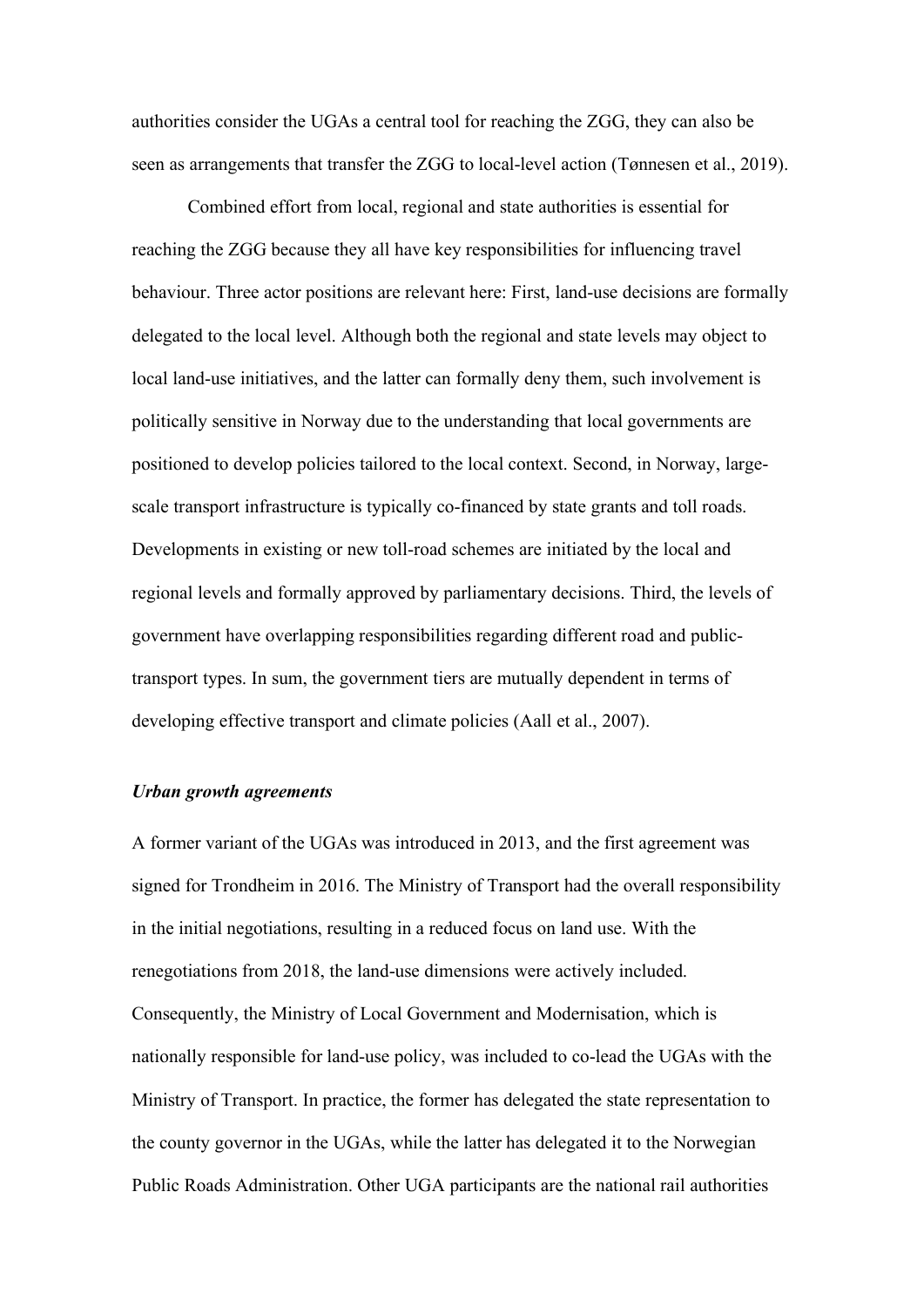and political leaders at the regional and local levels, supported by administrative representatives. A political steering group led by the Ministry of Transport determines the annual budgets and 4-year action plans. Hence, a body has emerged outside the traditional structures of public administration, where non-elected state representatives are deeply involved in local policymaking. As providers of the large transportinvestment grants in the UGAs, the state and transport sector are arguably central in the governance structure. Moreover, UGAs arguably grant the state a stronger position for influencing local affairs.

The UGA arrangement commits all government levels to the ZGG via carrots and sticks (cf. Bemelmans-Videc, 1998). The state offers to fund up to 50% of the construction costs of new public-transport infrastructure in city regions with a UGA. In total, 6.6 billion euros are allocated nationally for investments and operations of transport infrastructure in the 10-year agreement period. Negotiations concern the size of the projects and what is to be included in the state's share; meanwhile, the regional and local authorities are expected to establish land-use practices, such as urban densification, for reducing car-use dependency. If measures fail, local authorities are expected to implement stronger car restrictions, for example, higher parking rates. The regional and state levels are expected to conduct cautious land-use policy facilitating zero growth. Still, the state intervening in local-level land-use policy is a sensitive issue and was a central theme in the UGA negotiations.

#### *The UGA in Oslo and Akershus*

The first UGA agreement between the state, the City of Oslo and Akershus County was signed in 2017. In the renegotiation, which has yet to be finalised, Oslo and three smaller neighbouring municipalities were invited, while the 18 remaining Akershus municipalities were represented by the county authorities. Despite numerous urban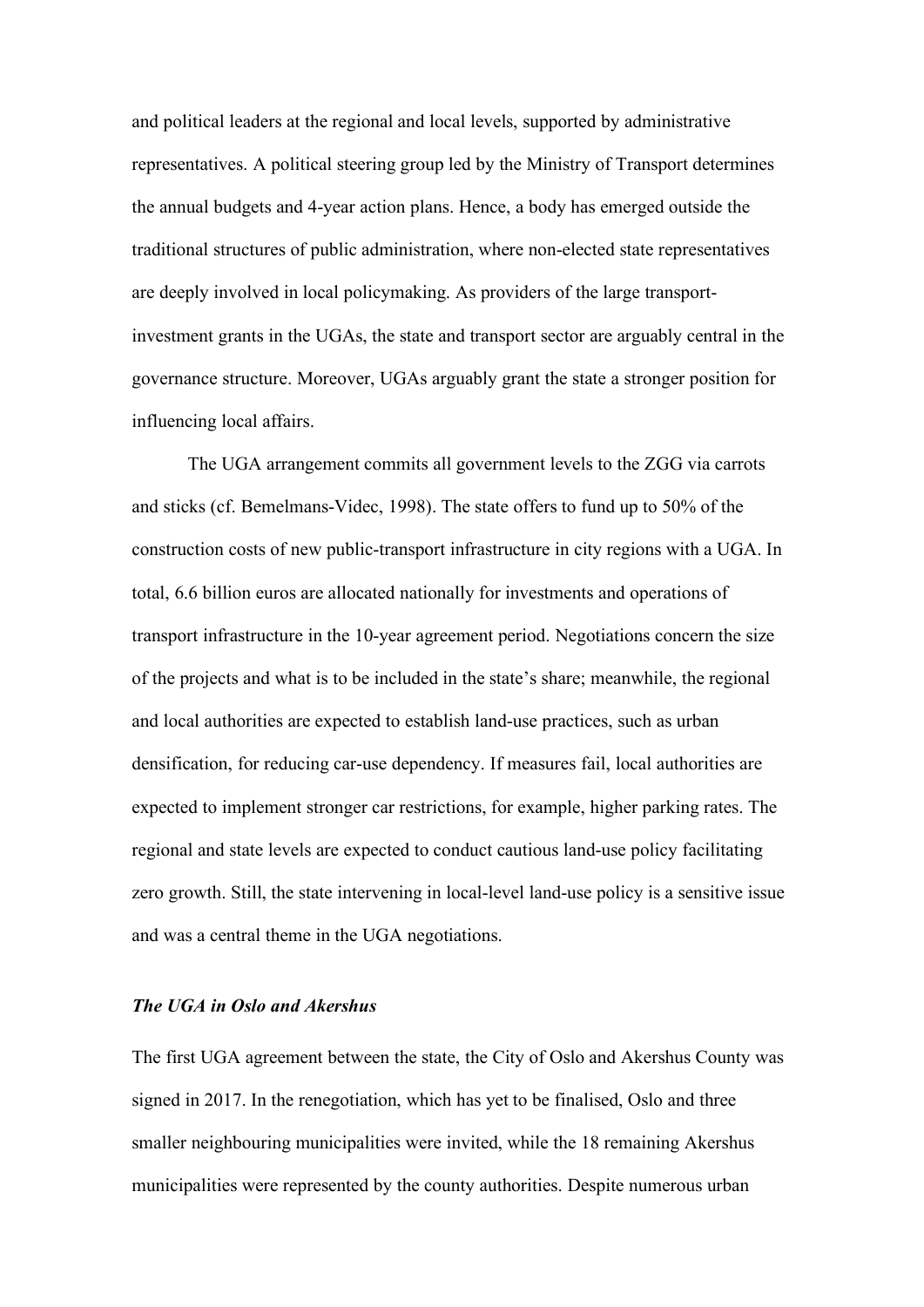agglomerations around Oslo, the capital city is undisputedly at the top of the regional hierarchy.

The main financial carrot offered by the state in the UGA was co-funding the construction of a new metro line. In the first UGA, the local actors decided to increase tolls and expand the number of roads included in the toll scheme. From a land-use perspective, the UGA also formalised future development. The actors agreed to follow the regional land-use and transport plan, implying dense land use in prioritised areas with good public-transport services. It is worth noting that there are differences between Oslo and Akershus County in terms of traffic growth: Oslo has zero growth, whereas the surrounding Akershus has experienced traffic growth (Ministry of Transport, 2017).

## *The Nord-Jæren UGA*

Together with Rogaland County, four municipalities—Stavanger, Sandnes, Sola and Randaberg—signed the first UGA agreement with the state in 2017. A renegotiated UGA was signed in 2019. An important contextual condition is the polycentric urban structure of Nord-Jæren (Næss et al., 2018), with Sandnes and Stavanger representing one of the few Norwegian examples of conurbation cities. This involved the challenge of making two cities agree on how to conduct land-use and transport policy in the UGA framework.

The main public-transport project in the UGA is a new bus rapid transit (BRT) system. To achieve the ZGG and secure funding, a new and more extensive toll scheme has been introduced. The local and regional actors have also agreed to revise their landuse plans to better align with the ZGG.

### *The Trondheim UGA*

Trondheim municipality and Trøndelag County were the first local and regional actors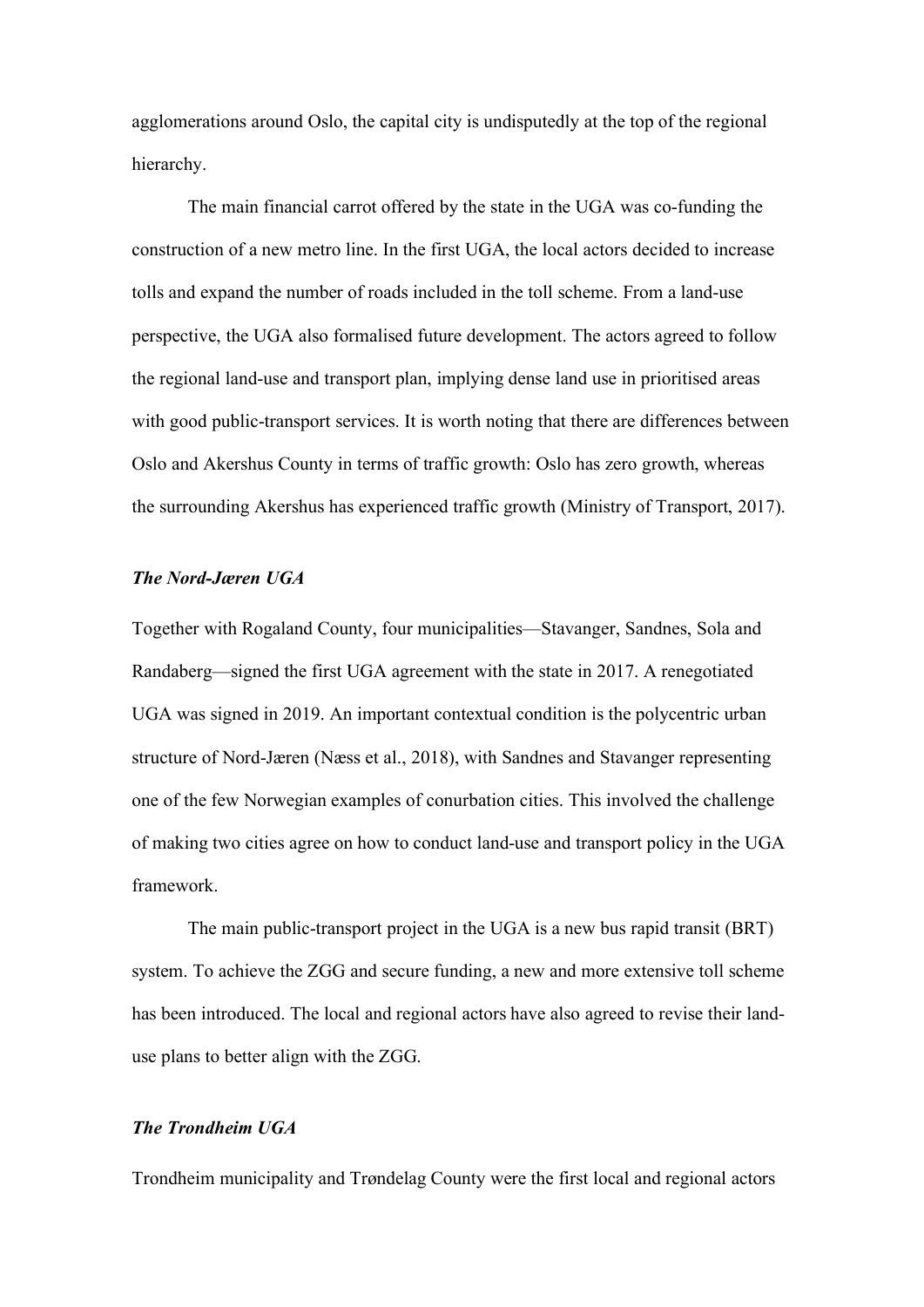to reach a UGA with the state in 2016. The renegotiated agreement was signed in 2019. Different from the other two urban regions, the first UGA involved only one municipality. With the renegotiations, three neighbouring municipalities were included. These had a much lower population, leaving Trondheim at the very top of the regional hierarchy.

The main public-transport project in the UGA is the development of a new bus rapid transit (BRT) system, partly financed by the state. In all city regions, all actors have agreed to promote compact urban development and densification around publictransport nodes.

## **Empirical findings**

Informed by the insight on adaptive governance, we present the empirical findings for the three following key features of this governance practice: i) shared responsibility, ii) autonomy and iii) learning and adaptation.

## *Shared responsibility*

Two aspects of shared responsibility in the UGAs are exemplified in our study—the involvement of relevant parties in the negotiations and integration of transport and landuse planning.

## *Involvement of relevant parties*

Many of our informants expressed concern that the negotiation overlooked fundamental democratic processes at the local level. The criticism raised by informants in Trondheim concerned the level of openness between the group negotiating the agreement and elected politicians at the municipal and county levels, as well as the wider public: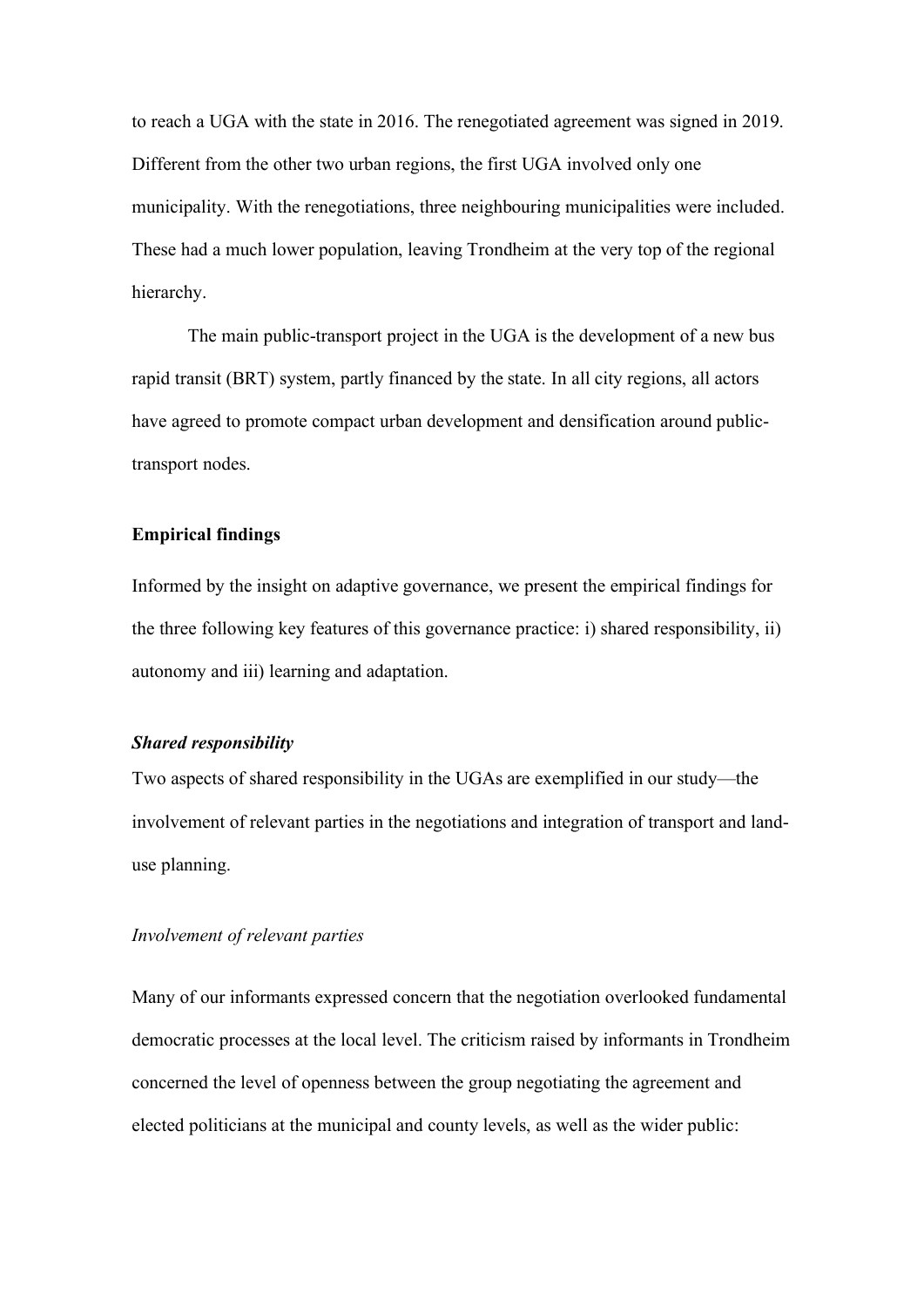We, the local politicians, discuss our priorities for the negotiations. We are represented by the mayor […], and in principle, we don't know what happens there, so when she comes back and tells us—this is what I could achieve—we must believe her. I have no reason to believe otherwise, but the process has been very closed. (Informant, Trondheim)

To some degree, there was acceptance of the closed nature of the negotiations, given the time constraints to complete them, which made the process more efficient. However, the high level of urgency to complete the negotiation process from the state authorities was not fully accepted by the informants in the Trondheim region. There were similar concerns over the negotiation process in Nord-Jæren, which was considered too fast to involve relevant actors and ensure everyone was heard.

In Nord-Jæren, the toll-road protests raised awareness of the importance of a solid anchoring for the UGAs in the population and through local democratic channels. Both the speed of and access to the negotiation process from those outside the negotiations limited the possibilities for democratic anchoring. Access to information for those outside the negotiations varied greatly for all the UGAs, and those who had such access could use informal channels to influence and interact with the negotiators:

We complained that we were not part of the negotiations, but I know everything, even though many of these things are secret. If I hadn't been on good terms with the roads director, I wouldn't have been informed. (Informant, public-transport operator<sup>[4](#page-13-0)</sup>)

<span id="page-13-0"></span><sup>4</sup> To preserve anonymity, the informant's city region is omitted.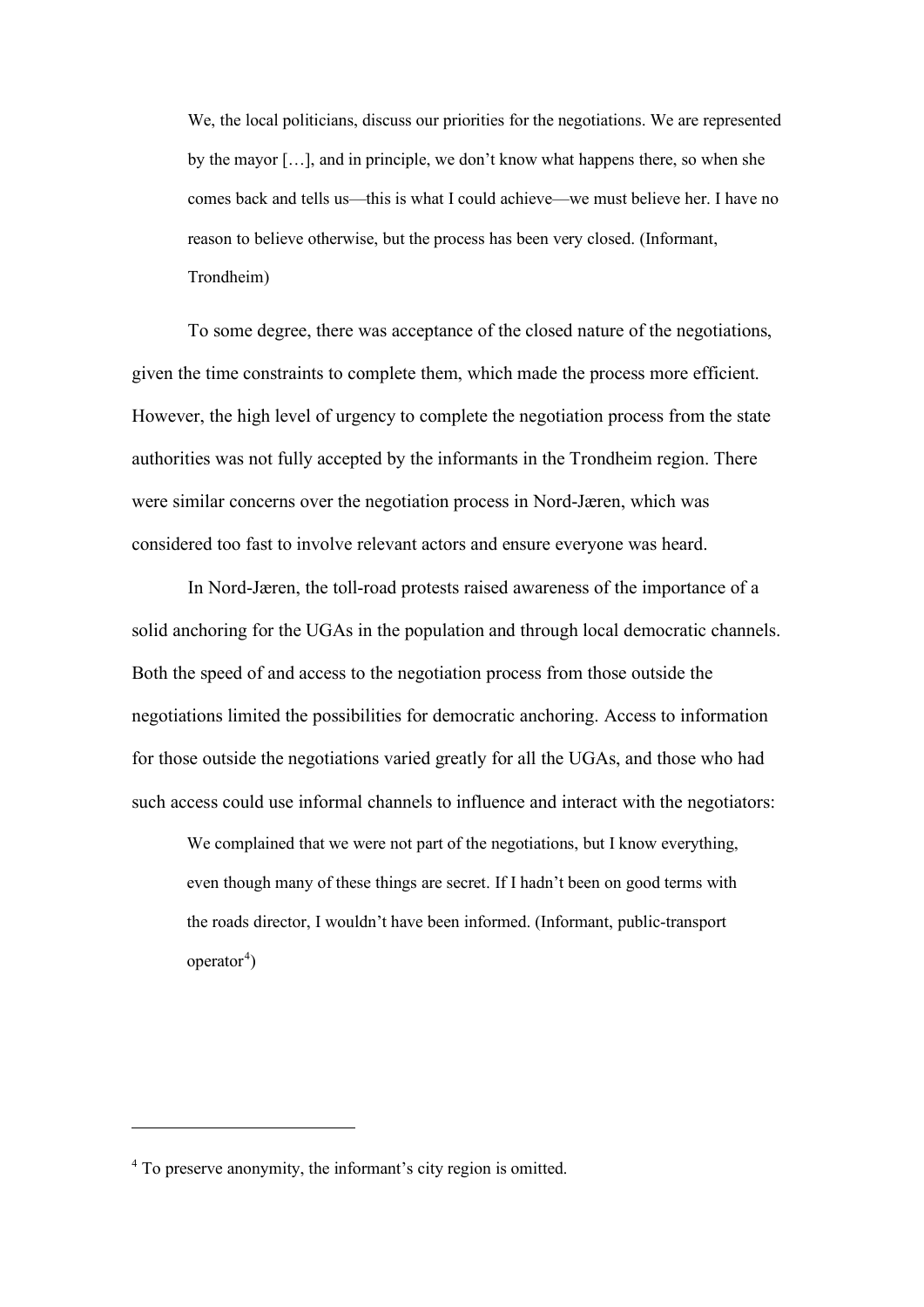## *Integrated land-use and transport planning*

The issue of shared responsibility can also be analysed in relation to the integration of land use and transport across agencies and municipal borders. In the first UGAnegotiation round, land use was less of a theme, and the county governor (representing the Ministry of Local Government and Modernisation) only had an observational role. The regional and local parties felt that this resulted in land-use issues being given insufficient attention in the UGA negotiations:

The fact that the Ministry of Local Government and Modernisation was not represented in the negotiations was a challenge or signified a major weakness. It was [left to] the Norwegian Public Roads Administration, which does not have expertise in land use. And I think this had consequences for the overall negotiations because land-use issues were treated a bit too casually. (Informant, Nord-Jæren)

Land-use planning and transport issues became more actively linked in the renegotiations of the UGAs, with the full inclusion of the Ministry of Local Government and Modernisation from 2018. All our informants considered this an important move. From their perspective, there was a need to focus more on land-use planning to achieve the ZGG and coordinate the processes and measures between those responsible for transport and land use. At the state level, those responsible are the Ministry of Transport and Ministry of Local Government and Modernisation. However, many informants expressed concerns over the power balance between them, as the former is considered far more powerful in the process than the latter is, largely because most money allocated from the state through the agreements originates in the transport sector via the National Transport Plan. Moreover, the negotiations are led by the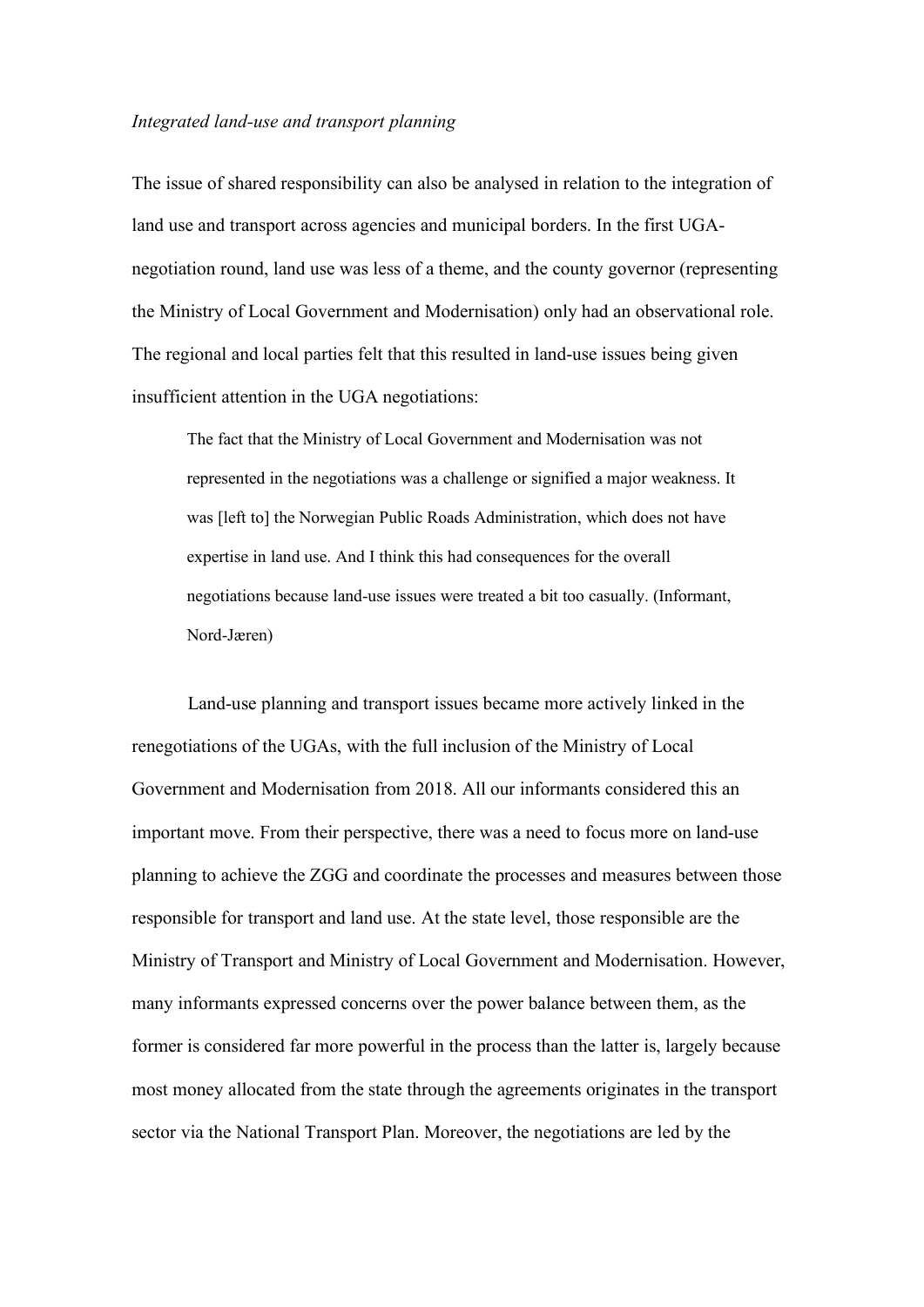Norwegian Public Roads Administration, allowing the transport sector more opportunities to influence the process.

A key UGA feature is the coordination of land-use and transport planning across the city regions. As the ZGG is to be obtained at an urban-region level, it is insufficient for the core city to perform alone. Instead, municipalities need to coordinate their ambitions, policies and measures, in addition to the needed coordination between the local, regional and state levels in transport and land-use policies. This represents both a challenge and potential of the UGAs.

#### *Autonomy*

The possibility of selecting and deciding on measures and strategies to implement the ZGG emerges as an important aspect of autonomy for local parties in our study.

## *Selection of measures*

The municipal and regional authorities can choose which measures to implement to fulfil the overall UGA goal. Through the negotiations, the receiving parties must present a feasible plan for using the UGAs to fulfil the ZGG via a package of policy measures. Moreover, the national authorities emphasise that the agreements must be adapted to each urban region and lead to improved accessibility:

The selected measures must contribute to developing solutions that ensure better accessibility in the cities overall, especially by facilitating attractive alternatives to private cars. […] It will be necessary to exercise some discretion and attain a flexible approach regarding specific conditions in each city. (Ministry of Transport, 2014)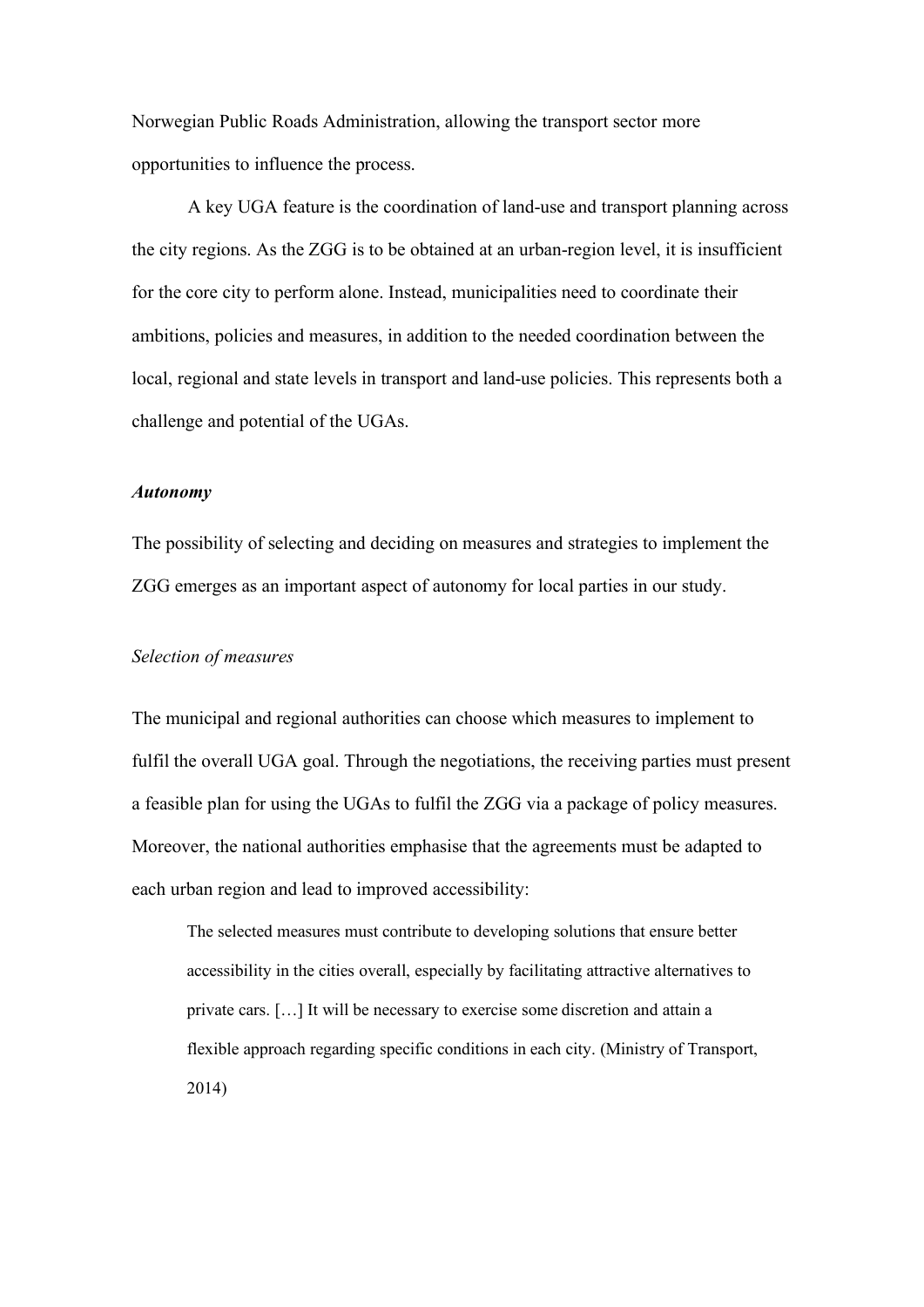Despite some flexibility at the outset to choose between different combinations of measures, the package must be adjusted if transport trends are not achieving the ZGG. All UGAs contain such clauses, exemplified here with the Trondheim UGA,

If one or more parties assert that the trend is failing to comply with the objective of the agreement, the parties shall jointly discuss the possibility of alternative measures to reverse this trend. Compensatory measures must be attempted for at least 2 years before the agreement can be terminated. (Trondheim UGA, 2016, p. 7)

Although there is theoretically some tractability in terms of combining measures to achieve the ZGG, in practice, a toll-road system is a prerequisite for a UGA. The state covers 50% of the cost of the projects and investments, with the local and regional levels expected to contribute the rest. The required funds are typically above what local and regional partners can finance through their ordinary budgets; hence, toll-road financing is required. The government has repeatedly claimed that the urban regions are free to choose whether to implement new or stronger toll-road schemes. However, without a scheme in place, financial resources decrease, potentially hindering many desired projects. The state has declared that toll roads are not required in principle; thus, it is unwilling to take responsibility for the implicit requirement of toll roads to ensure financing.

In Nord-Jæren, local resistance to increased tolls has been strong. One of the four municipalities in the UGA, Sandnes, threatened to withdraw from the agreement unless the congestion charges were scrapped. Street protests erupted, and on one occasion, a city council meeting in Stavanger was interrupted when protesters entered. Responding to local resistance to tougher toll-road schemes, Prime Minister Erna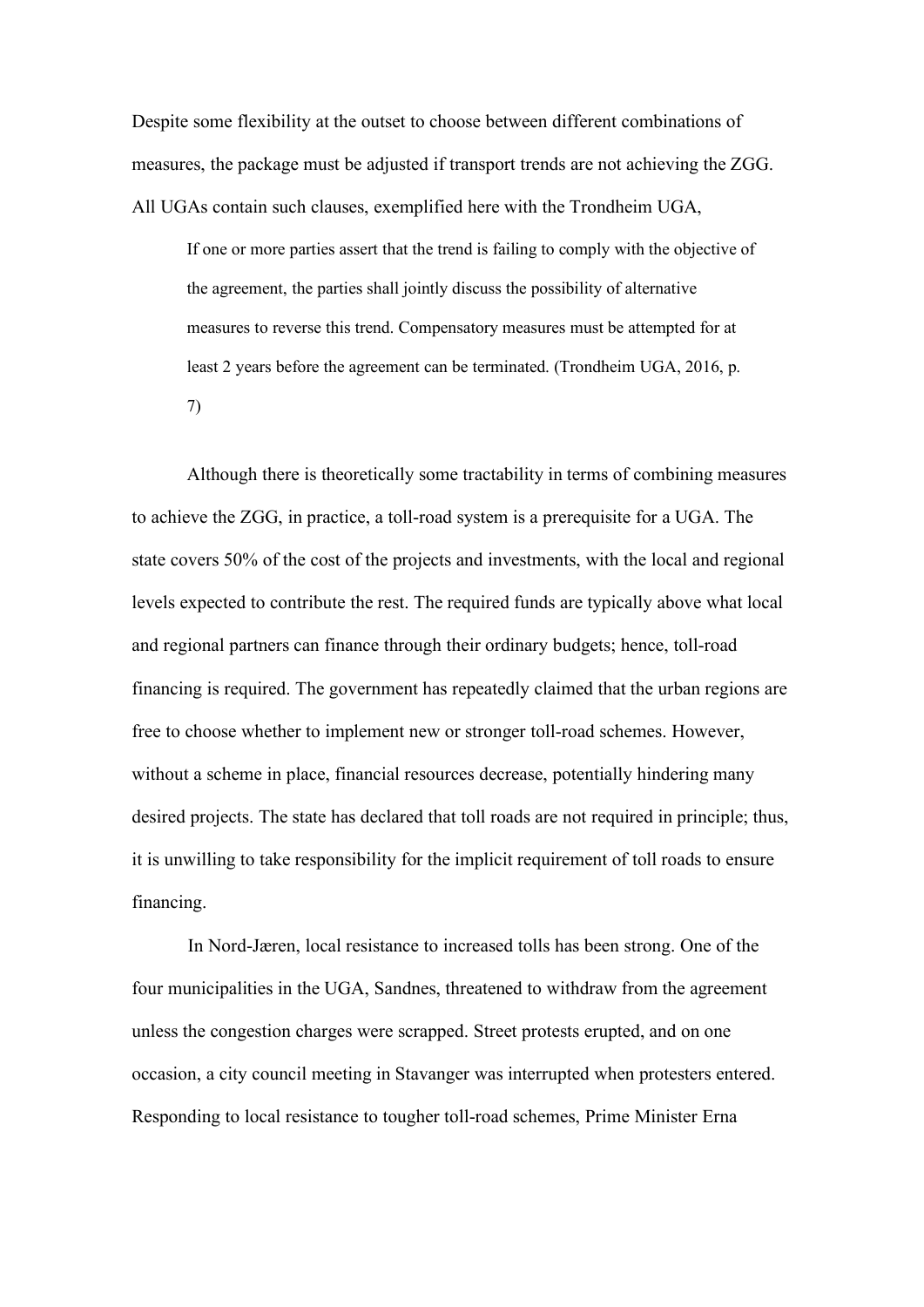Solberg described the entanglements of national goals and local-level decision making (Verdens Gang, 2018):

The toll revenues are based on local decisions, but [it is] the Parliament that has decided that we are to achieve zero growth in car traffic. When municipalities choose toll-road financing, it's up to them. [...] I understand that people react, but if we are to get more clean air in the cities in the future, then this requires cofinancing.

While there is a possibility of selecting measures for local contexts, this is constrained by the need for local financing of major infrastructure projects. The politically difficult issue of toll-road payment is characterised by a lack of clarity of decision-making power and responsibility between the parties, leading to a lack of transparency of the UGAs.

### *Learning and adaptation*

Our study reveals two dimensions illustrating the possibilities for learning and adaptation in the UGAs, specifically, the principles for geographic demarcation and how the negotiation processes accommodate diverse actors and outcomes.

## *The principles for geographical demarcation*

In the first round of UGA negotiations, the geographical demarcation varied between the urban regions. As mentioned above, the first Trondheim UGA involved only one municipality. Informants noted that surrounding municipalities should be involved in regulating the whole area:

It is the commuter area, the mobility area for Trondheim. So, for us, it is important that they are part of the solutions. (Informant, Trondheim)

In the renegotiations, the model for the geographical demarcation of the UGAs has been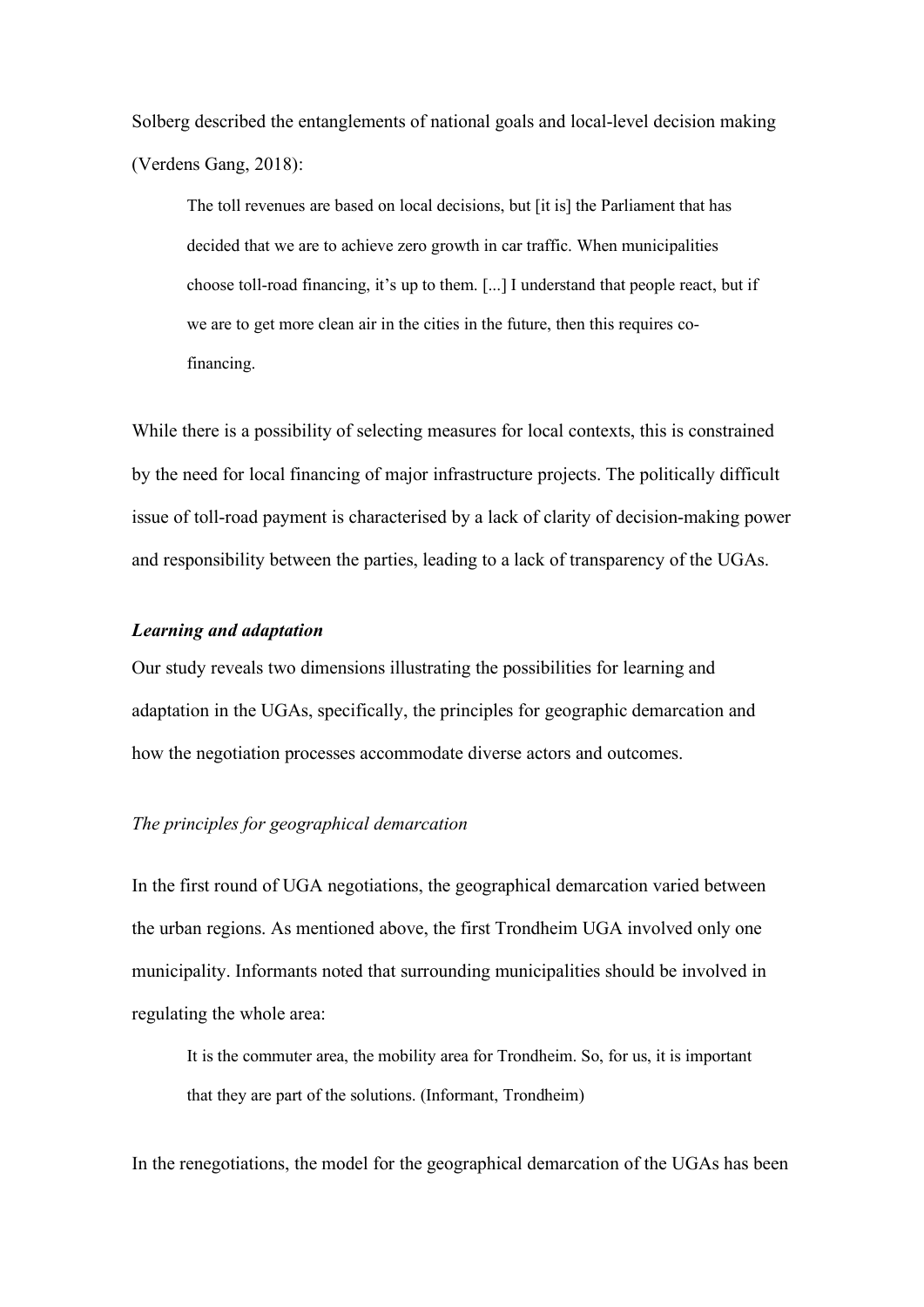adjusted. While there were no changes for Nord-Jæren and the four municipalities involved, in both Trondheim and Oslo, three surrounding municipalities were included. This signifies the development of the scope of the UGAs based on experiences gained in the first agreements that were signed.

Coordinating multiple municipalities with different interests and practices is demanding. Furthermore, excluding municipalities that are part of the functional region around the core city area creates challenges regarding the ZGG. Alongside the stronger inclusion of land use, the expansion of signing municipalities is perhaps one of the clearest examples of learning and adaptation in UGA negotiations.

#### *The negotiation processes*

In most interviews with representatives at the local and regional levels, the limited prospect for having a 'real' influence on the outcome of negotiations was discussed. The National Transport Plan underlines the importance of equality between the parties in the UGA negotiations (Ministry of Transport, 2013). However, the municipalities experienced a negotiation process in which the state had a non-negotiable mandate, giving the municipalities limited room for manoeuvring. Many questioned whether the word 'negotiation' could describe this process. It was explained that the state was represented by bureaucrats with little scope to go beyond their mandate, while the municipalities were represented by politicians. The state also carries more weight in the negotiations:

The state has the money, so it is an illusion to think that the parties are equal. (Informant, Oslo and Akershus)

In Nord-Jæren, concerns were expressed that the state had low ability to adjust the goal and indicators as new experiences emerged: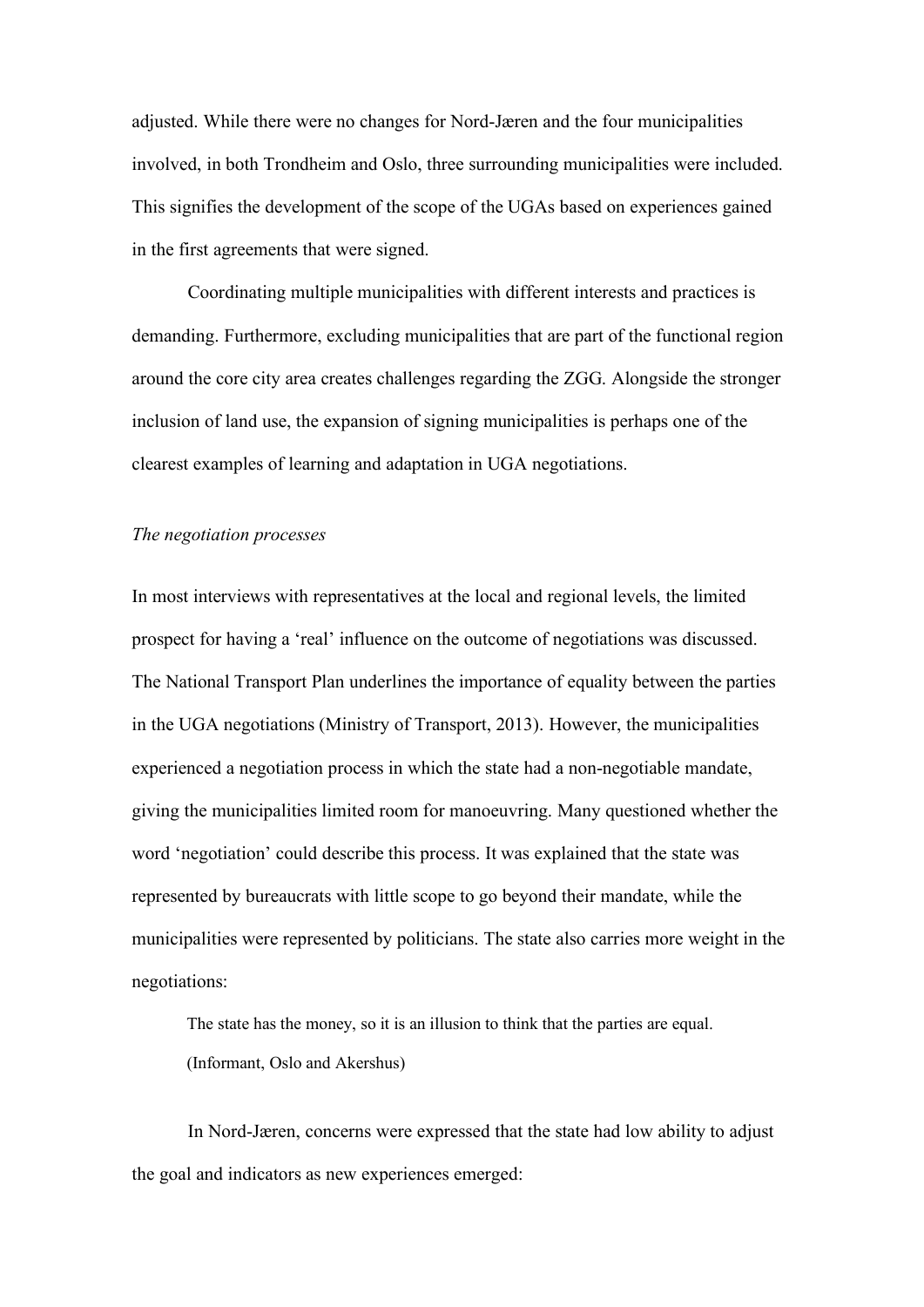These are not real negotiations. We get the same response [as in the first negotiation round]. […] The state claims that everything is decided through the National Transport Plan and that they have nothing to offer beyond what is decided there. (Informant, Nord-Jæren)

Interestingly, one informant related the limited negotiation power to the number of municipalities in the UGA, describing a situation where stakeholder involvement is obtained at the detriment of negotiating power vis-á-vis the state:

The frame for negotiations is approved plans in all four municipalities. No mayor may commit beyond municipal political decisions. Through the negotiations, there may be a need for new political decisions, but this again requires anchorage in many places. In terms of negotiations, it is very easy for the state to outplay the municipalities. (Informant, Nord-Jæren)

Informants in Nord-Jæren also emphasised the short timeframe in the first UGA and the pressure to implement a stronger toll-road scheme. The mayor of Sandnes described the discontent with the scheme from the first UGA negotiation in the following comment, which also illustrates learning and a local demand for adjustments: 'Yes, we were a part of it, but it was a mistake. We should never have agreed to it, but we must also dare to change it' (Rogalandsavis, 2018). Through this learning process, the rules of the game changed. After fierce protests, the renegotiations resulted in a 'milder' toll-road scheme for Nord-Jæren.

## **Discussion**

### *The incorporation of adaptive governance in the Norwegian UGA's*

Our analysis has shown that the governance approach of UGAs has been only partly successful when it comes to *autonomy*. The urban regions had the opportunity to choose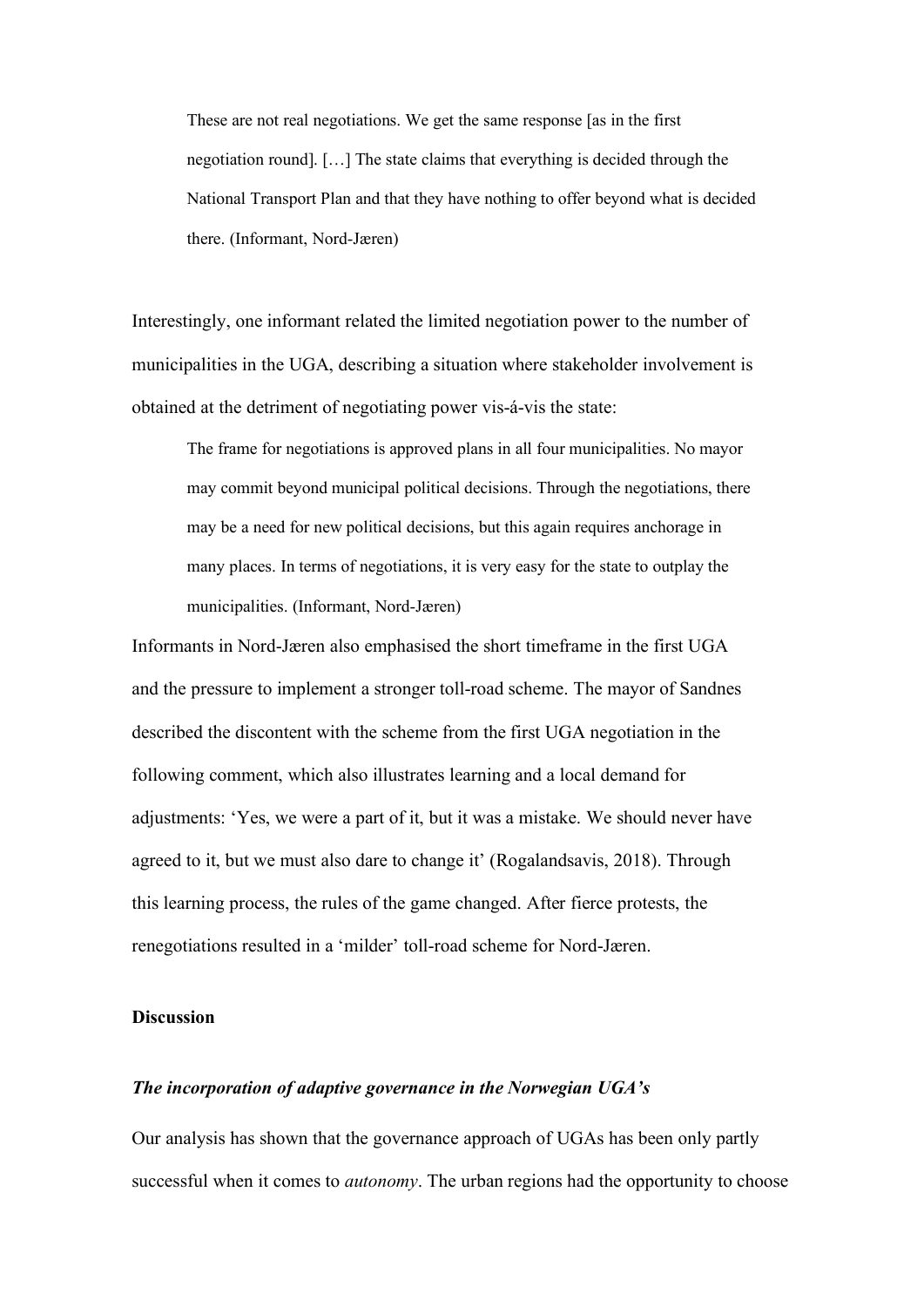between different strategies and packages of measures to fulfil the ZGG and adapt their policies to local contexts. However, the possibility of adjusting measures—for instance, to minimise toll-road revenues—was clearly limited, given the role of such tolls for the financing of the large-scale public-transport projects in the UGAs. Toll-road payments have proven politically controversial in several of the city regions. Public protests and the surprising growth of the political party 'The peoples' movement against more tolls' illustrate how a highly visible and restrictive measure can make planned implementation—and hence, goal achievement—difficult. Toll roads also became part of a blame game between national and local authorities. The state declared that toll roads were not a requirement in principle, whereas the local authorities stressed that tolls were unavoidable if planned transport projects were to be financed. When actors are unwilling to take responsibility for the policies resulting from the UGAs, it is also difficult for citizens to know who should be accountable. This could be interpreted as a way of consolidating the respective parties' interests in not promoting toll roads.

Turning to the issue of *learning and adaptation*, the results are largely positive. A prerequisite for learning is the ability to monitor and incorporate new knowledge into an adaptive governance process (Folke et al., 2002; Plummer & Baird, 2013). The renegotiations involved stronger emphasis on the integration of land use and transport. Our informants unanimously emphasised the benefits of the agreements handling this policy field in a more integrated manner.

With the stronger focus on land use, the UGA's regional dimension became clearer. The state's ambition has been for the main city to enter a renegotiated UGA, with three or four smaller municipalities. Hence, the state delegated a clearer responsibility for goal achievement to the municipalities surrounding the core city. This adaptation of the arrangement also marks a shift away from former Norwegian state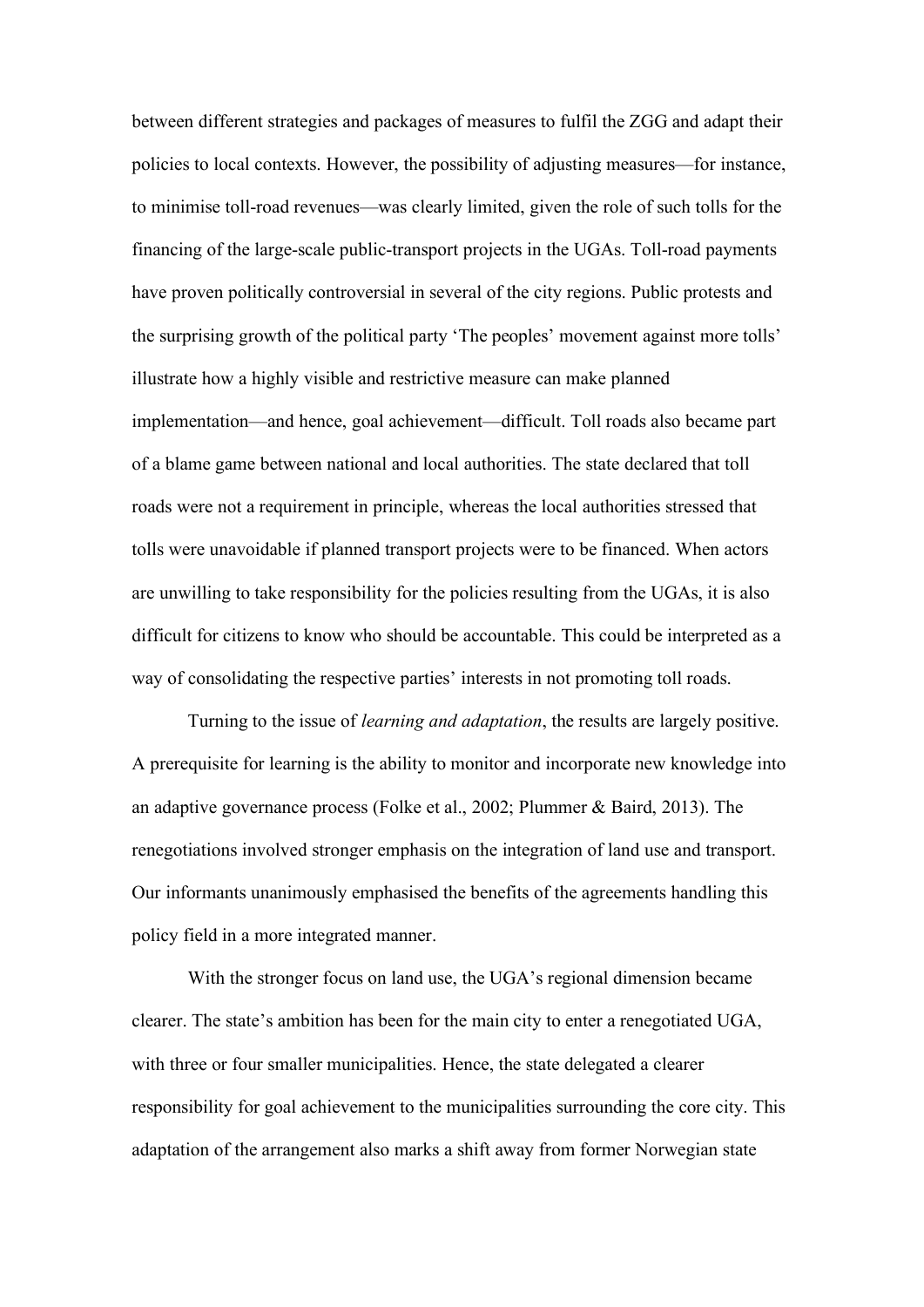initiatives, typically addressing transport-system development in ambitious core cities. This regional ambition holds some of the strongest potential of the UGA.

The challenge of a regional approach lies in the higher levels of car dependency on the urban outskirts, creating geographically based differences of interest for land-use and transport policy. This helps explain a persistent challenge also found elsewhere: The willingness to take environmental action is typically lower in suburban areas than in the central city (Dierwechter, 2010; Næss et al., 2018). For example, the City of Oslo has zero traffic growth, but there is growth in the surrounding Akershus County (Ministry of Transport, 2017). It is important to find holistic solutions to achieve the ZGG across the urban region and address the complexity of transport problems (Edelenbos et al., 2010). Hence, in line with adaptive governance, it is beneficial that relevant actors, represented here by municipalities in the functional living and working region, have been included in the decision-making process (Olsson et al., 2004). This illustrates how implementation barriers vary across the urban region and help seek new ways of solving them.

#### *The legitimacy of the UGA structure*

Many informants pointed out that the opportunity to anchor the UGA processes and outcomes in democratic channels through municipal and county councils has been limited by the lack of openness and limited time for negotiations. This reduces the democratic anchorage of the UGA as a governance structure (Sørensen & Torfing, 2005). While the need for progress and to settle the agreement can be understood from an efficiency perspective, the feeling of haste and limited time experienced by some municipalities is problematic. After all, the negotiation process is of vital importance for the legitimacy of governance structures (Van Meerkerk et al., 2015).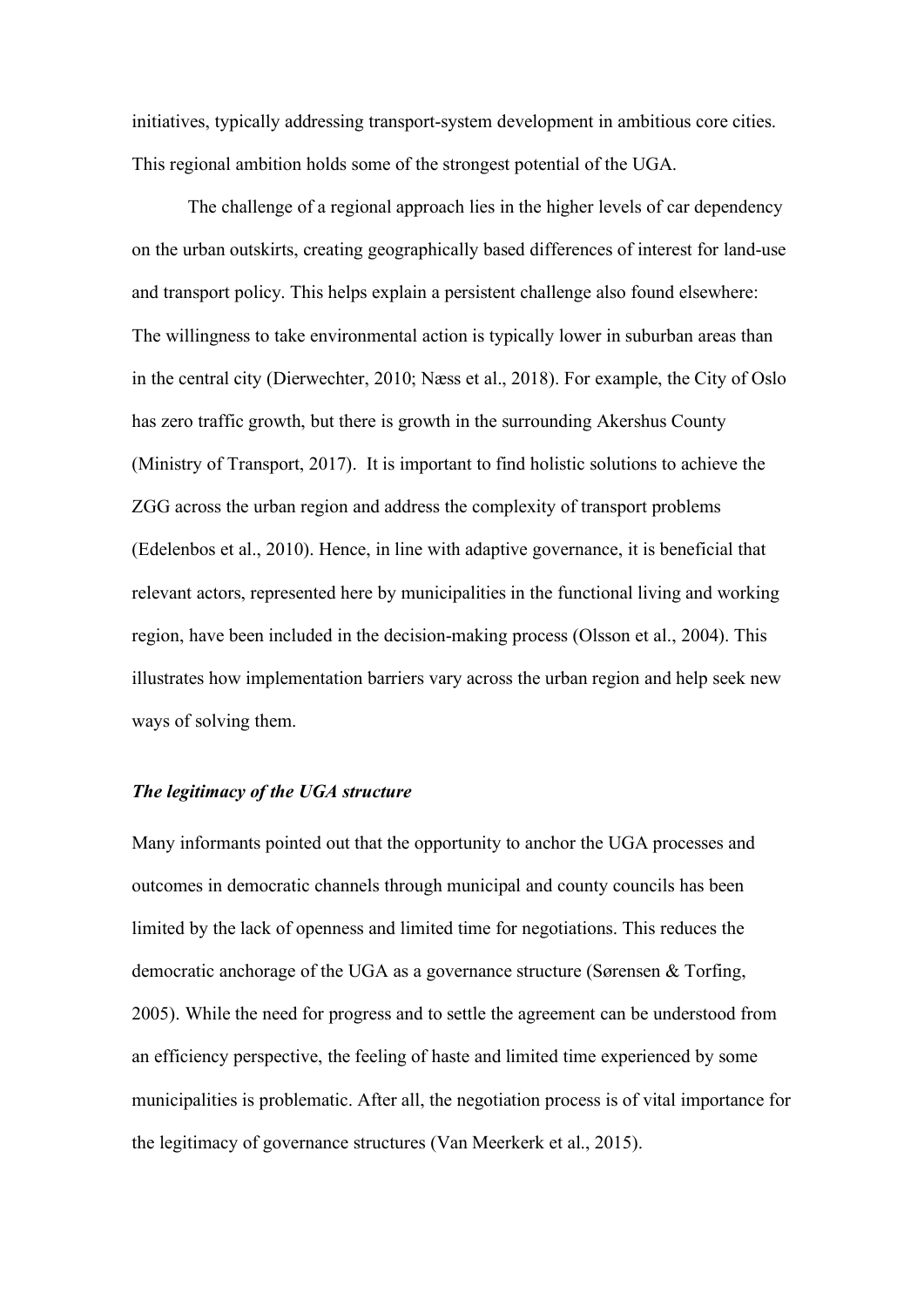An adaptive governance strategy recognises the importance of involving multiple actors in decision-making processes to generate a shared understanding of an issue and initiate action (Plummer & Baird, 2013). Excluding actors and ignoring differences, such as in values and worldviews, may hamper these arrangements' legitimacy (Cleaver & Whaley, 2018). Broad involvement seems to have been increasingly emphasised at a structural level in the UGAs. Land-use authorities were eventually included (Ministry of Local Government and Modernisation and county authorities), along with municipalities surrounding the core city. However, involvement is not reflected similarly in relation to inclusion of political actors at the local level. A limited set of persons have been directly involved in the UGA negotiations, putting a great responsibility on the participants' shoulders. Neither have there been strong integration of stakeholder groups affected by the UGAs. The resistance to the toll roads included in the UGAs may be understood from this perspective. Failure to anchor the UGAs' processes and outcomes in the population and include local politicians and actors in the processes may have impaired their legitimacy.

#### *Underlying structures of power*

Adaptive governance highlights the importance of 'power sharing' between actors (Cleaver & Whaley, 2018). The state described equality between the parties as a UGA cornerstone from the outset. Considering the extent to which the actors could influence the requirements set in the arrangement (Lukes, 1974), the negotiation space is still clearly limited by underlying structures of power.

Informants in all three urban regions perceived that the state has a rather nonnegotiable mandate. This was especially noticeable in discussions on funding and planning specific projects. One main challenge has been an inability at the state level to commit to projects beyond what has been decided in the National Transport Plan. This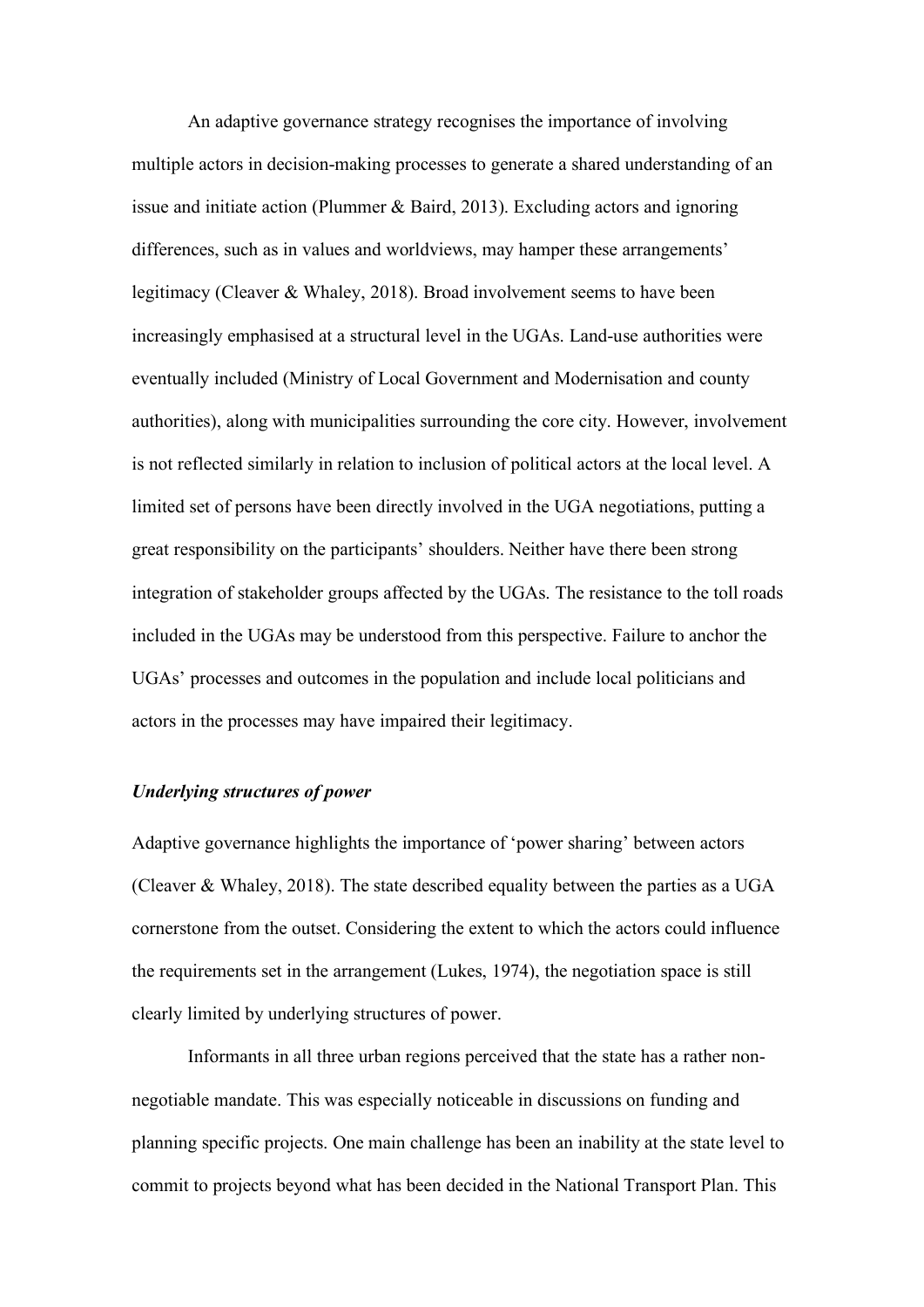illustrates that tiers of government have different roles and powers (cf. Torfing et al., 2009), including when new multi-level arrangements with clear references to adaptive governance emerge. The strong state influence over how the UGA networks are composed and the institutional procedures is clear in the empirical cases. The state holds the core positions, such as the leader position in the political steering group. It is also by far the most important economic contributor. Thus, while there are de facto negotiations in some fields—for instance, in relation to land-use requirements for all parties—others are outside the scope of negotiations. From this perspective, the local and regional levels argue that, despite the state's strong emphasis on equality between the actors, there has not been sufficient power sharing between them. A public officer in Trondheim noted that, while equality between the tiers of government had been announced, 'there is no doubt that the state is the heavyweight'.

## **Conclusion**

When the new UGAs were launched in 2014, the Norwegian government highlighted flexibility, equality and shared responsibility between the governance partners as their cornerstones. As these are central features within adaptive governance, we applied this perspective as an analytical framework. Our interest was in investigating central conditions influencing whether the UGAs would work as an adaptive governance strategy. Three features of adaptive governance—*shared responsibility*, *autonomy* and *learning and adaptation*—were used to structure our analysis (Plummer & Fennell, 2009).

Starting with the last feature, substantial learning and adaptation have occurred. Most notably are the broadening of the UGA scope to include land-use development and orientation towards the adjacent municipalities of the core city, which have largely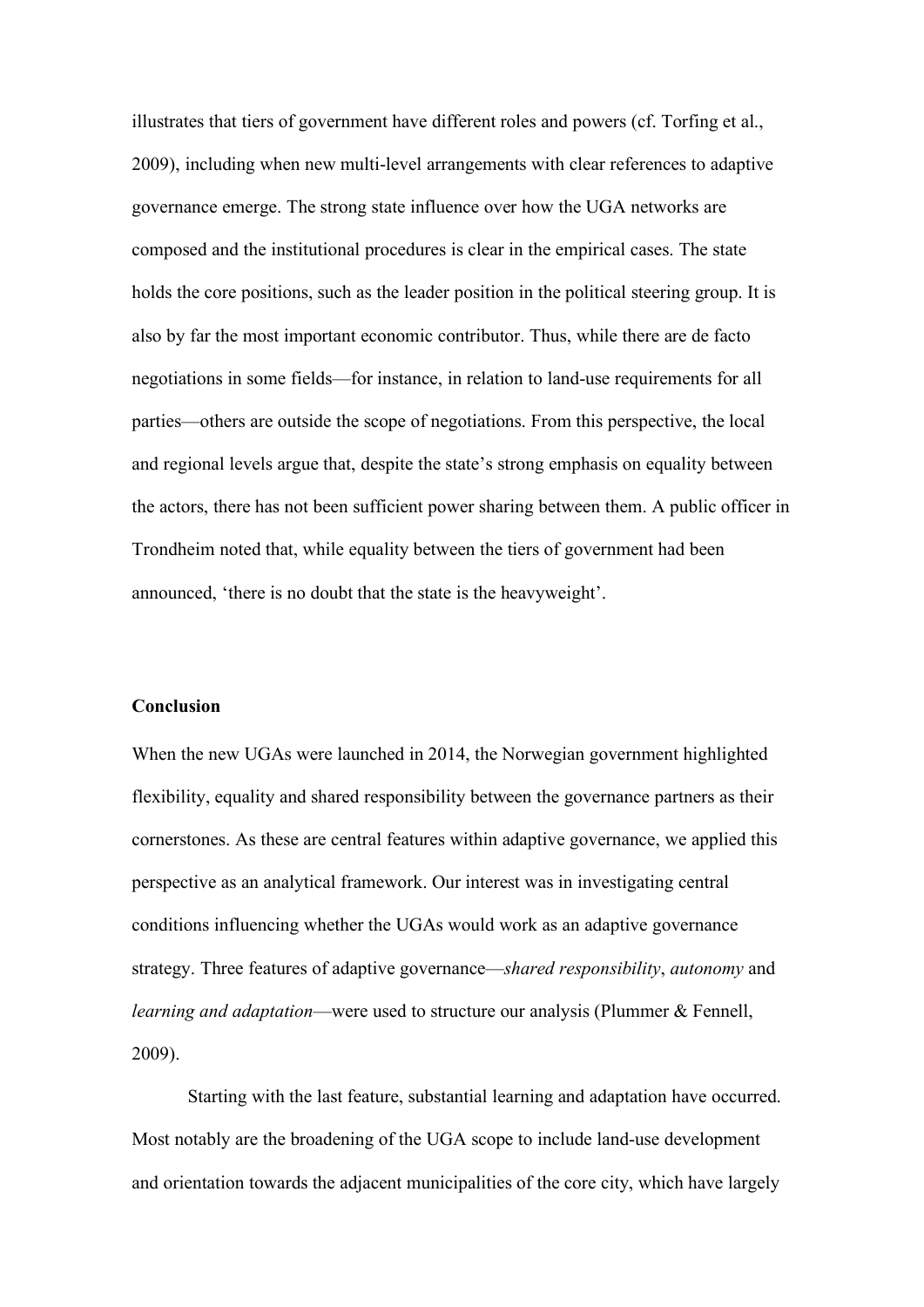been successful. However, the broadening has also posed challenges to the negotiating process with the need to involve more parties, and with this, the risk of excluding relevant parties. Sharing responsibility becomes more complex. With the broadening of the scope of the UGAs to involve the land-use sector and adjacent municipalities, two ministries must coordinate their policies and action, and coordination is needed between the municipalities in each urban region. Relevant political actors and stakeholders at the local level were excluded from the negotiation, placing great responsibility on the participants. This illustrates a tension of the UGAs between shared responsibility to reach the ZGG in the city regions and the efficiency of policy processes, challenging the working of UGAs as an adaptive governance process.

Considering the dimension of autonomy, this is provided by the flexibility given to select some types of measures, but this does not include the use of toll-road payment. Tolls have raised significant public and political resistance. Blame games between the political levels emerged as both national and local authorities denounced each other for increased toll-road fares. Hence, both in relation to stakeholder involvement and autonomy, there are challenges related to transparency and a lack of local anchoring. These are conditions hindering the UGAs successfully working as an adaptive governance strategy. Giving room for autonomy in multi-level governance processes where the involved actors have different roles and power is demanding when policies and measures involve unpopular strategies, tempting the involved actors to blame each other. It also illustrates a structure through which the state seeks to engage in environmental policymaking at the local level found in other contexts and institutional arrangements (Bulkeley, 2010). The UGA political steering group exemplifies the emergence of a body outside the traditional structures of public administration. Here, non-elected state representatives are deeply involved in local policymaking. With few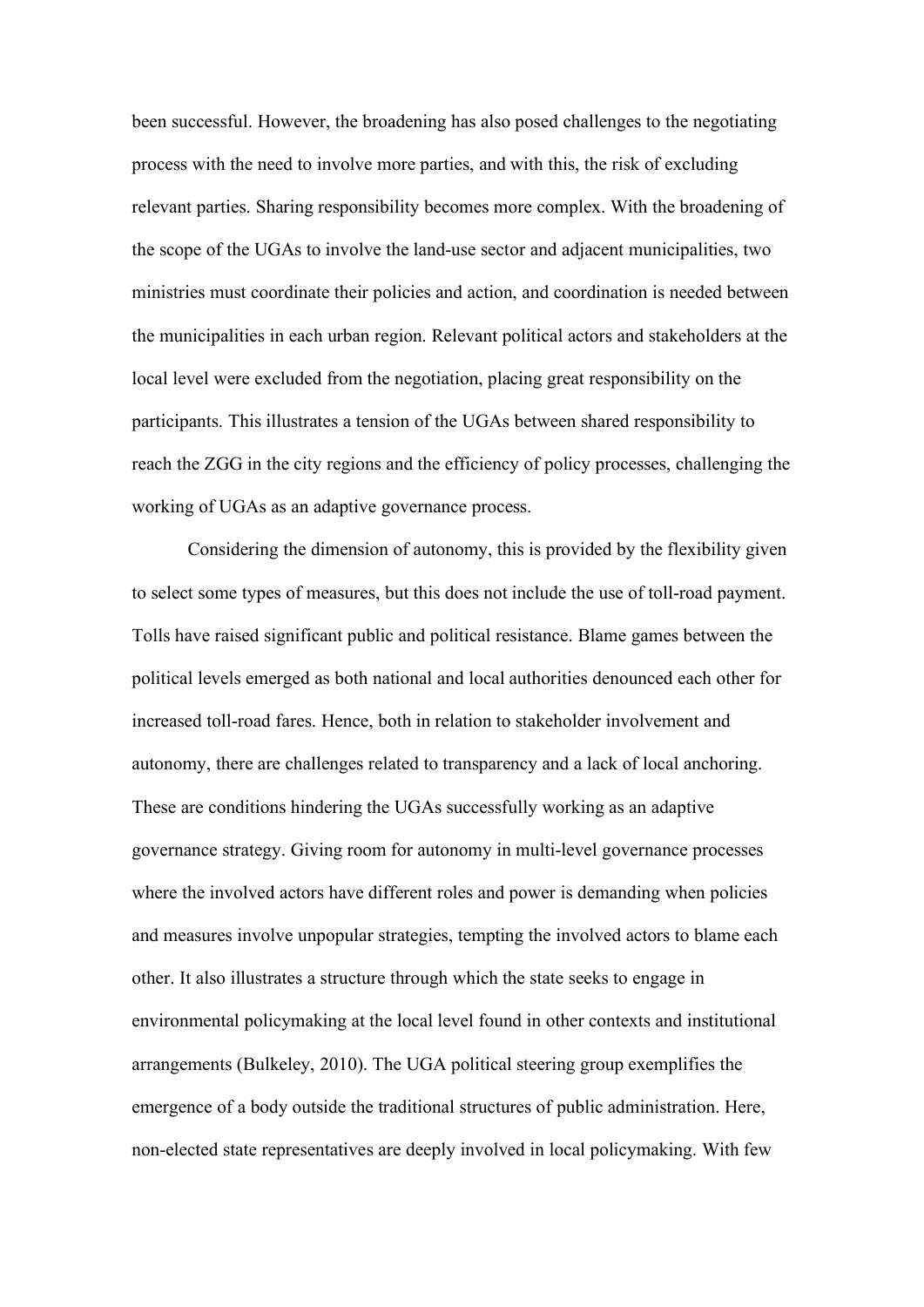municipal political leaders participating in this group, one could also say that there is a lack of transparency and political involvement of the municipal political system as such.

While the opportunity to have substantial transport-infrastructure investments is attempting for regional and local authorities, an arrangement like the UGA is also challenging. The state announced the UGAs as an arrangement with a range of adaptive governance characteristics. However, it also involved a new role for the state in local and regional policies, as well as a concentration of power to a limited set of politicians. Thus, the UGA working as an adaptive governance strategy is also challenged by more overall governance-network mechanisms. More specifically, power given to networks may result in politicians losing control of a direct steering opportunity, as observed by Aarsæther et al. (2011). Hence, the UGAs are threatened by a possible loss of democratic accountability (Huitema et al., 2009, Sørensen & Torfing, 2004), underlining the importance of considering the democratic element of these and similar arrangements.

Our results point to challenges the UGAs must surmount to work as an adaptive governance strategy. Although they initially shared important characteristics of adaptive governance, multi-level cooperation within areas of land use and transport is framed by complex underlying structures of roles and powers, which challenge the working of such governance structures, and thus, their legitimacy.

A criticism of adaptive governance has been its insufficient attention to power relations (Cleaver & Whaley, 2018; Sørensen & Torfing, 2004; Wilson, 2018). This paper contributes to the literature by highlighting how multi-level adaptive governance is framed by underlying power structures. The three levels of government do have different roles and powers (cf. Torfing et al., 2009), and these factors also persist in the new multi-level cooperation characterised as adaptive governance. We find clear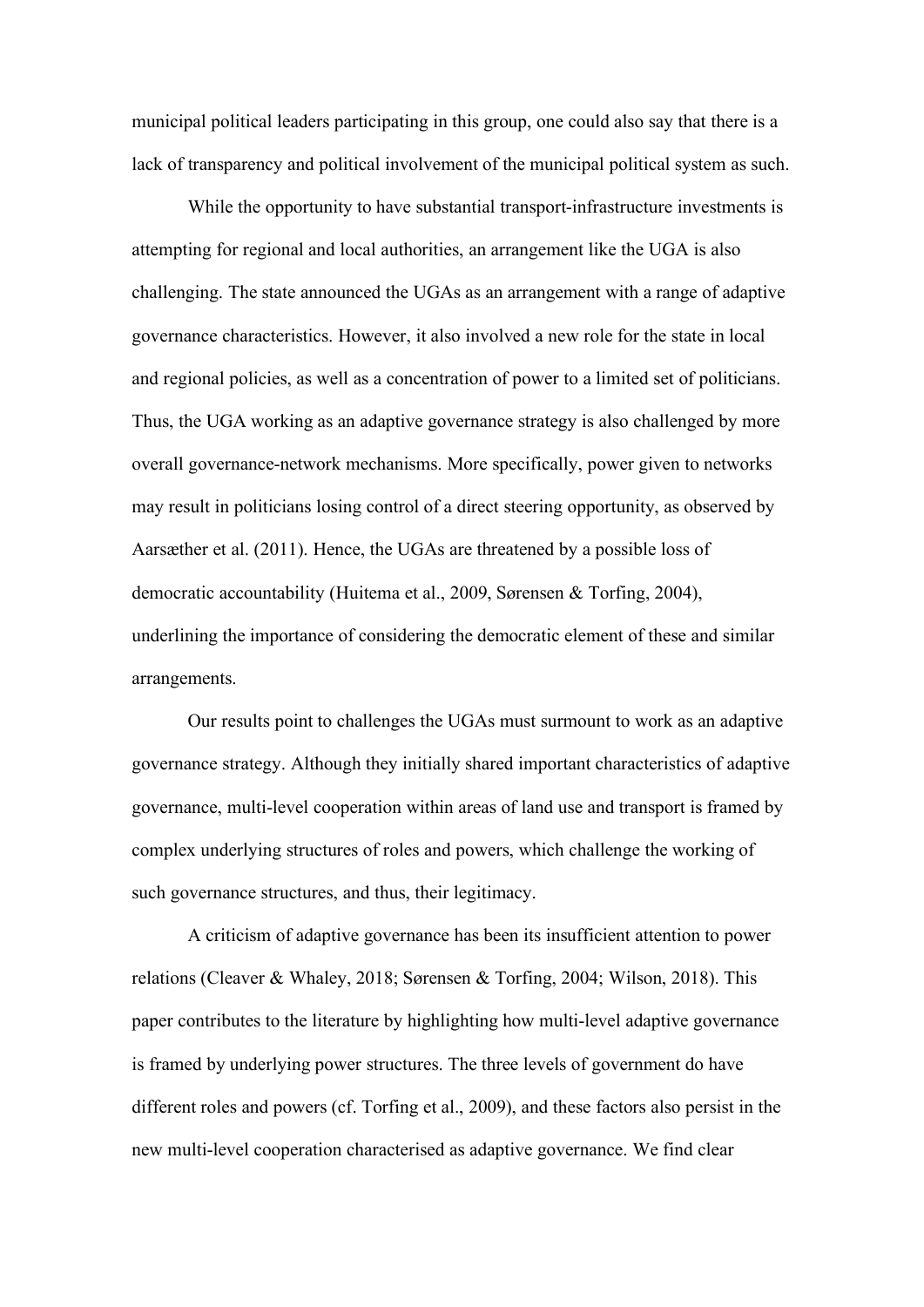differences in power relations through the state's ability to define the network composition and institutional procedures (Sørensen & Torfing, 2004). The state defines the timeframe of the negotiations and overall policy goal to be obtained (ZGG), taking leadership of the governance network. It could be argued that such invisible patterns of power in governance processes may result in processes delivering less than expected and having unforeseen consequences (Cleaver & Whaley 2018), such as the strong public protests against toll roads and the UGAs in Norway.

The results contribute to the literature on adaptive governance in several ways. First, multi-level adaptive governance processes require attention to issues of power and legitimacy. Securing transparency and democratic anchorage is paramount to bringing such processes in line with the intended benefits of adaptive governance (Dietz et al., 2003; Folke et al., 2005). Second, for politicians and practitioners, our results indicate how adaptive governance processes would benefit from early-phase clarification of what shared responsibility, autonomy and learning and adaptation entail. Finally, adaptive governance processes, especially those with complex underlying structures of roles and power, require time to develop.

## **References**

- Aall, C., Groven, K., & Lindseth, G. (2007). The scope of action for local climate policy: The case of Norway. *Global Environmental Politics*, *7*(2), 83–101.
- Aarsæther, N., Nyseth, T., & Bjørnå, H. (2011). Two networks, one city: Democracy and governance networks in urban transformation. *European Urban and Regional Studies*, *18*(3), 306–320.
- Ansell, C., & Torfing, J. (Eds.). (2016). *Handbook on theories of governance*. Edward Elgar Publishing.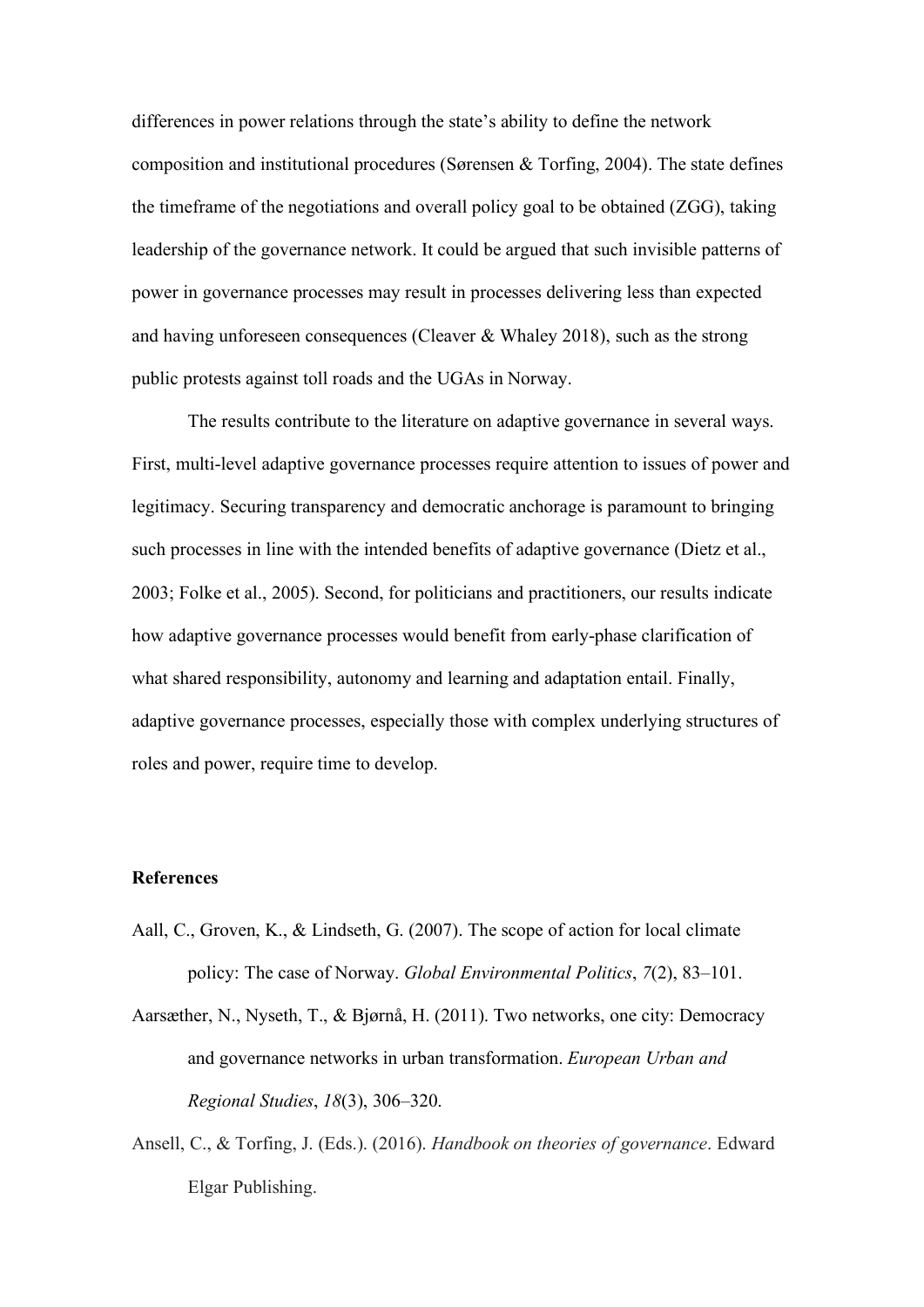Armitage, D., Berkes, F., & Doubleday, N. (Eds.) (2007). *Adaptive co-management: Collaboration, learning, and multi-level governance*. UBC Press.

Bemelmans-Videc, M. L.(1998). Introduction. Policy instrument choice and evaluation. In M. L. Bemelmans-Videc, R. C. Rist, & E. Vedung (Eds.), *Carrots, sticks and sermons: Policy instruments and their evaluation* (pp. 1–18). Transaction.

Berkes, F. (2008). *Sacred ecology* (2nd ed.). Routledge.

- Bulkeley, H. (2010). Cities and the governing of climate change. *Annual Review of Environment and Resources*, *35*, 229–253.
- Chaffin, B. C., Gosnell, H., & Cosens, B. A. (2014). A decade of adaptive governance scholarship: Synthesis and future directions. *Ecology and Society*, *19*(3).
- Cleaver, F., & Whaley, L. (2018). Understanding process, power, and meaning in adaptive governance: A critical institutional reading. *Ecology and Society*, *23*(2).
- Cumming, G., Cumming, D. H., & Redman, C. (2006). Scale mismatches in socialecological systems: Causes, consequences, and solutions. *Ecology and Society*, *11*(1).
- Dierwechter, Y. (2010). Metropolitan geographies of US climate action: Cities, suburbs, and the local divide in global responsibilities. *Journal of Environmental Policy Planning*, *12*(1), 59–82.
- Dietz, T., Ostrom, E., & Stern, P. C. (2003). The struggle to govern the commons. *Science*, *302*(5652), 1907–1912.
- Duit, A., & Galaz, V. (2008). Governance and complexity—Emerging issues for governance theory. *Governance*, *21*(3), 311–335.
- Edelenbos, J., Steijn, B., & Klijn, E.H. (2010). Does democratic anchorage matter? *American Review of Public Administration*, *40*(1), 46–63.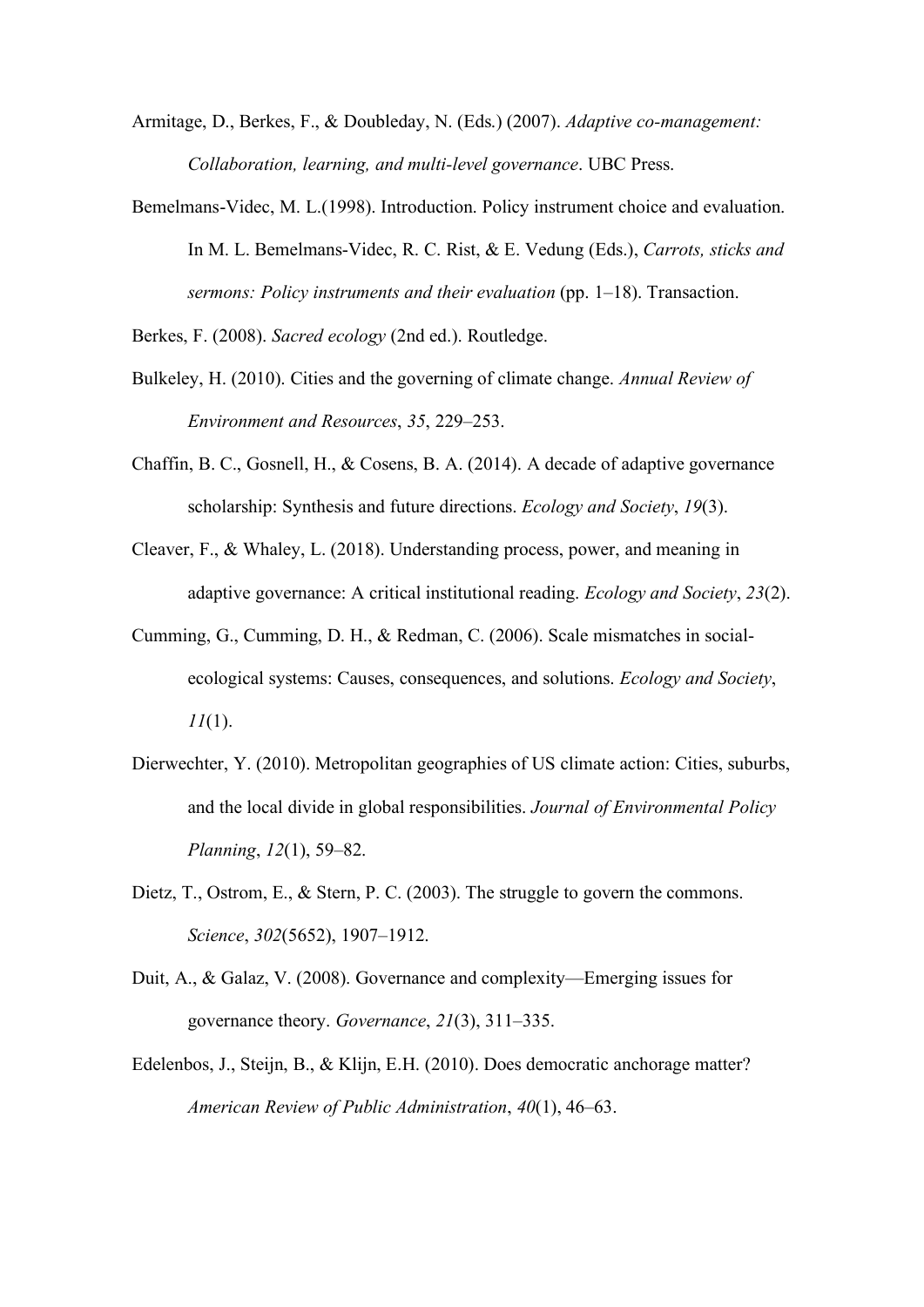- Emerson, K., Nabatchi, T., & Balogh, S. (2012). An integrative framework for collaborative governance. *Journal of Public Administration Research and Theory*, *22*(1), 1–29.
- Eshuis, J., & Gerrits, L. (2019). The limited transformational power of adaptive governance: A study of institutionalization and materialization of adaptive governance. *Public Management Review*, 1–21.
- Folke, C., Carpenter, S., Elmqvist, T., Gunderson, L., Holling, C. S., & Walker, B. (2002). Resilience and sustainable development: Building adaptive capacity in a world of transformations. *AMBIO*, *31*(5), 437–441.
- Folke, C., Hahn, T., Olsson, P., & Norberg, J. (2005). Adaptive governance of socialecological systems. *Annual Review of Environment Resources*, *30*, 441–473.
- Håkansson, N. (2019). Stadsmiljöavtalens potentiella effekter (Lund University, CODEN: LUTVDG/(TVTT-5304)/1-59/2019 VTVM01 20191). https://lup.lub.lu.se/student-papers/search/publication/8985895
- Huitema, D., Mostert, E., Egas, W., Moellenkamp, S., Pahl-Wostl, C., & Yalcin, R. (2009). Adaptive water governance: Assessing the institutional prescriptions of adaptive (co-)management from a governance perspective and defining a research agenda. *Ecology and Society*, *14*(1).
- Lebel, L., Anderies, J. M., Campbell, B., Folke, C., Hatfield-Dodds, S., Hughes, T. P., & Wilson, J. (2006). Governance and the capacity to manage resilience in regional social-ecological systems. *Ecology and Society*, *11*(1).

Lukes, S. (1974). *Power: A radical view*. Macmillan.

Lynch, J. F. (2013). Aligning sampling strategies with analytic goals. In L. Mosley (Ed.), *Interview research in political science* (pp. 31–44). Cornell University Press.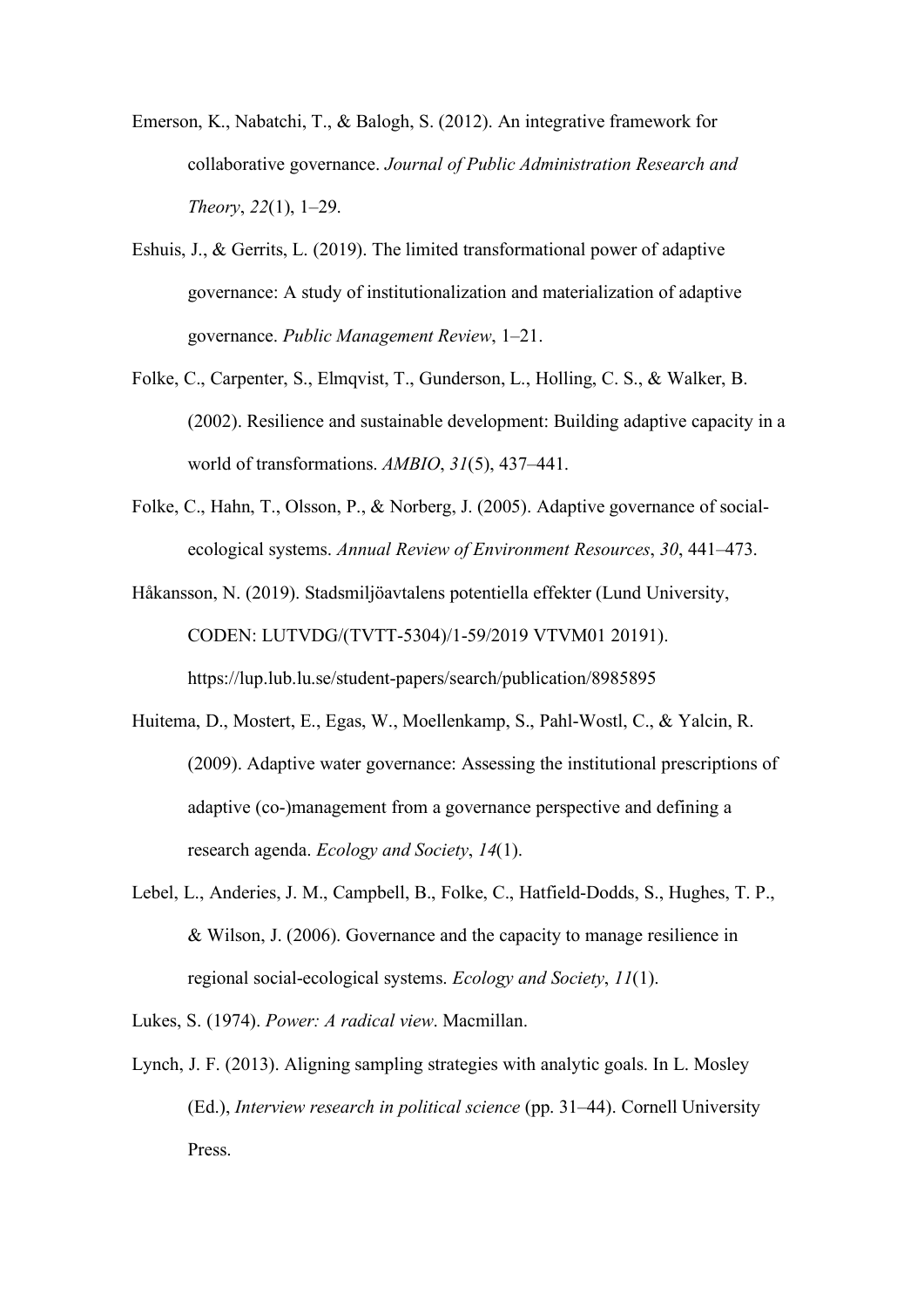- Marsden, G., Kelly, C. E., & Nellthorp, J. (2009). The likely impacts of target setting and performance rewards in local transport. *Transport Policy*, *16*(2), 55–67.
- McConnell, A. (2018). Rethinking wicked problems as political problems and policy problems. *Policy & Politics*, *46*(1), 165–180.
- McConney, P., Mahon, R., & Pomeroy, R. (2007). Challenges facing coastal resource co-management in the Caribbean. In D. Armitage, F. Berkes, & N. Doubleday (Eds.), *Adaptive co-management: Collaboration, learning, and multi-level governance* (pp. 105–124). UBC Press.
- Ministry of Transport. (2013). *White paper no. 26 (2012–2013), National Transport Plan 2014–2023*.
- Ministry of Transport. (2014, June 2). Fastsetting av endelig rammeverk og generelle føringer for forhandlinger om helhetlige bymiljøavtaler [Letter]. Samferdselsdepartementet.
- Ministry of Transport. (2017). *White paper no. 33 (2016–2017), National Transport Plan 2018–2029*. *English summary.* Oslo, Norway.
- Næss, P., Peters, S., Stefansdottir, H, Wolday, F., Strand, A., Cao, J., Ihlebæk, C., & Engebretsen, Ø. (2018). Hvorfor og hvordan påvirker boliglokaliseringen folks transportatferd i byer med ulik senterstruktur? Oslo og Stavanger som eksempler. *Kart og Plan*, *78*(2), 133–144.
- O'Brien, P., & Pike, A. (2019). "Deal or no deal?" Governing urban infrastructure funding and financing in the UK City Deals. *Urban Studies*, *56*(7), 1448–1476.
- Olsson, P., Folke, C., & Berkes, F. (2004). Adaptive comanagement for building resilience in social–ecological systems. *Environmental Management*, *34*(1), 75– 90.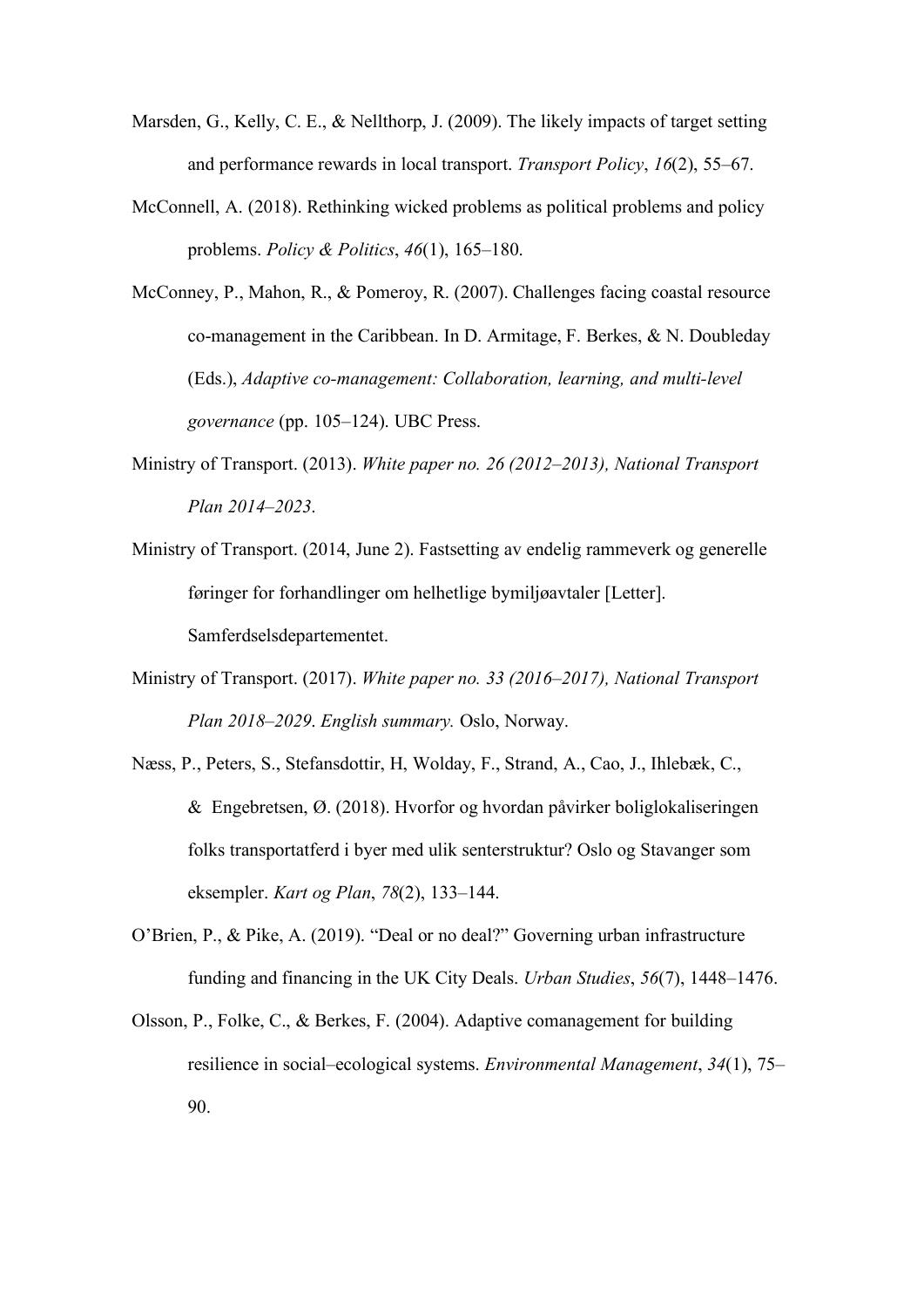- Plummer, R., & Baird, J. (2013). Adaptive co-management for climate change adaptation: Considerations for the Barents Region. *Sustainability*, *5*(2), 629– 642.
- Plummer, R., & Fennell, D. A. (2009). Managing protected areas for sustainable tourism: prospects for adaptive co-management. *Journal of Sustainable Tourism*, *17*(2), 149–168.
- Rogalandsavis. (2018, 17 August) Wirak: Vi var med på det. Det var en tabbe, men vi må tørre å snu. https://www.dagsavisen.no/rogalandsavis/wirak-vi-var-med-padet-det-var-en-tabbe-men-vi-ma-torre-a-snu-1.1187980?paywall=true
- Sharma-Wallace, L., Velarde, S. J., & Wreford, A. (2018). Adaptive governance good practice: Show me the evidence! *Journal of Environmental Management*, *222*, 174–184.
- Sørensen, E., & Torfing, J. (2004). *Making governance networks democratic*. Centre for Democratic Network Governance.
- Sørensen, E., & Torfing, J. (2005). The democratic anchorage of governance networks. *Scandinavian Political Studies*, *28*(3), 195–218.
- Tønnesen, A., Krogstad, J. R., Christiansen, P., & Isaksson, K. (2019). National goals and tools to fulfil them: A study of opportunities and pitfalls in Norwegian metagovernance of urban mobility. *Transport Policy*, *81*, 35–44.
- Torfing, J., Sørensen, E., & Fotel, T. (2009). Democratic anchorage of infrastructural governance networks: The case of the Femern Belt Forum. *Planning Theory*, *8*(3), 282–308.
- Tørnblad, S. H., Westskog, H., & Rose, L. E. (2014). Does location matter? Public acceptance of restrictive policy measures at the local level. *Journal of Environmental Policy & Planning*, *16*(1), 37–54.